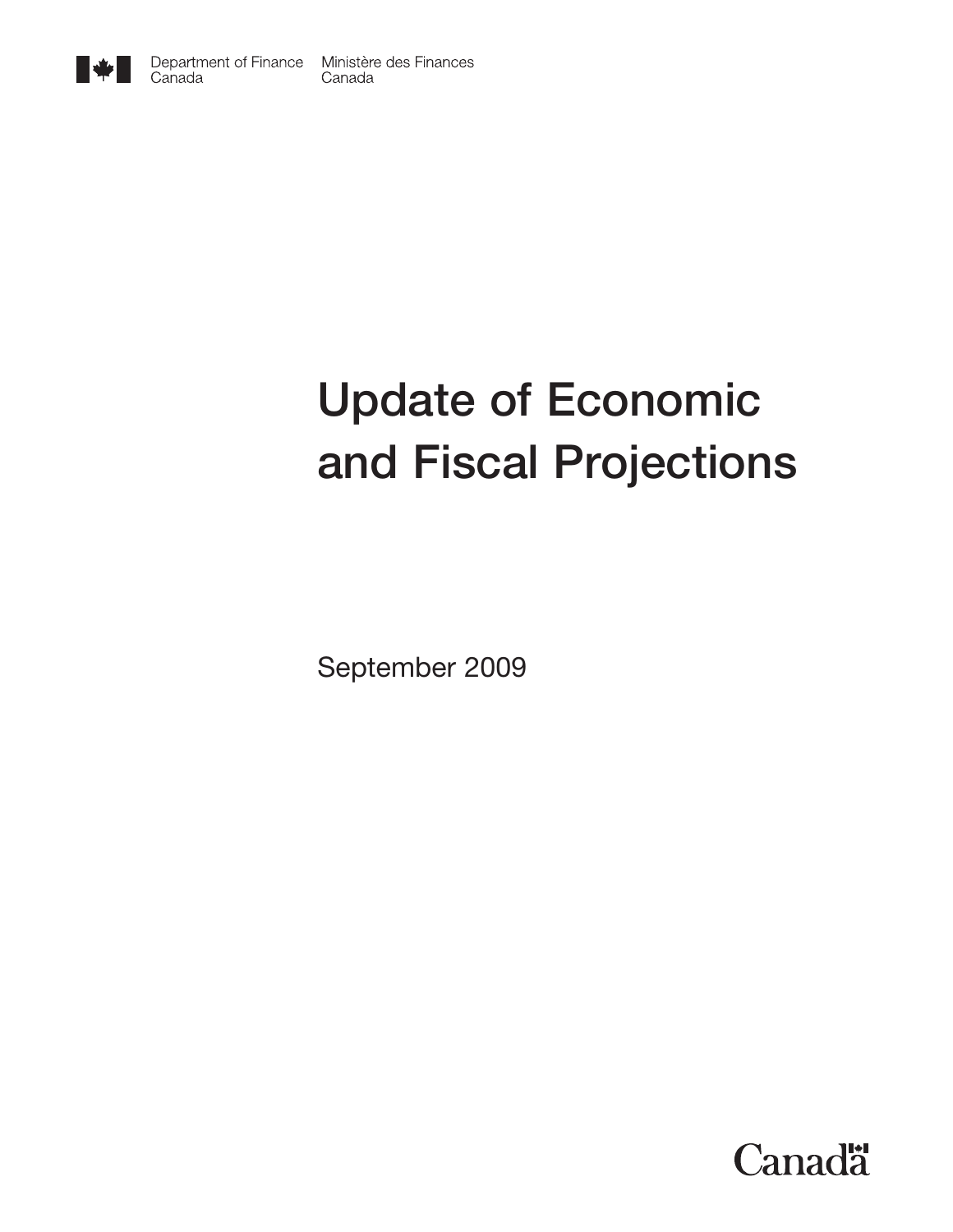# **Foreword by the Minister of Finance**



The global recession has created unprecedented uncertainty for the world economy. Although there have been early signs of stabilization, the situation remains fragile and we can expect to continue to feel the impact of the economic slowdown. The Canadian economy is not immune to the effects of this global recession and this economic uncertainty. That is why our Government will stay the course and ensure the implementation of stimulus measures included in Canada's Economic Action Plan in order to create and maintain jobs.

Canada is much better off than most of its G7 colleagues. Our deficit and debt levels are manageable and small relative to other countries. Our banks and

financial system are the strongest in the world. The unemployment rate in Canada is 1 percentage point lower than in the U.S. We will weather the storm.

As private sector forecasts for the Canadian economy have changed, the Government is providing an update on the fiscal situation for the country. The global economic outlook has shifted drastically in the eight months since Budget 2009 but the Government remains committed to its plan to follow through on the implementation of stimulus measures and to return to balanced budgets in due course. Although the timing of this return to balanced budgets has changed, our commitment to achieving this goal has not. When the time is right—when our plan has been implemented, our recovery is entrenched and private sector forecasts become more certain—we will determine what additional spending restraint is necessary. The speed of our return, and the extent to which we would look at restraining growth in direct program spending will depend on the speed of the global economic recovery. But given the uncertainty in private sector forecasts in the outer years, those measures may be unnecessary.

The Government is staying the course on policy measures included in Budget 2009 and the Government will return to a balanced budget as the economy recovers. Our number one priority is to ensure timely recovery by continuing to implement the Action Plan to create and maintain jobs in the near term.

Sincerely,

The Honourable James M. Flaherty Minister of Finance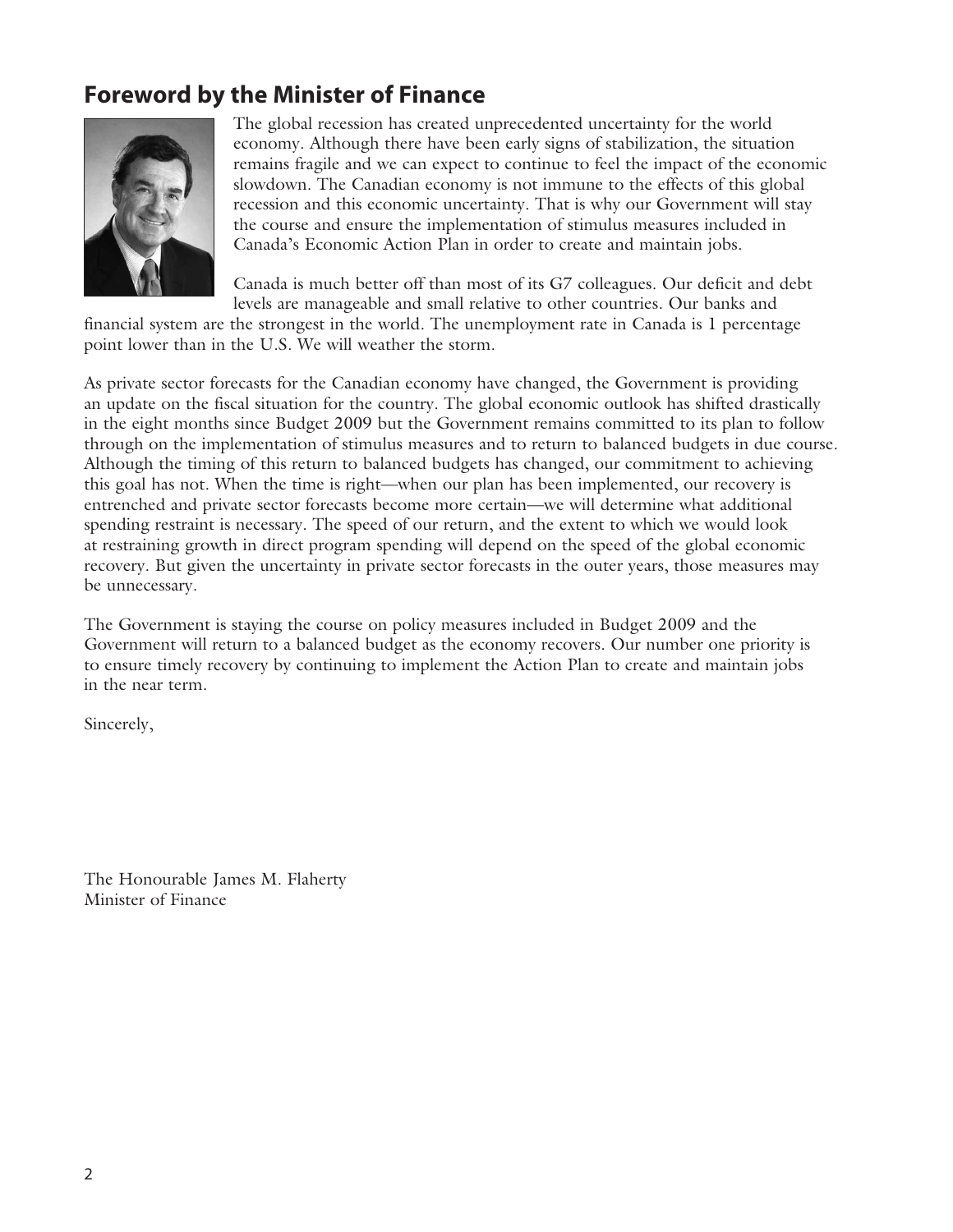# **Introduction**

After the deepest global recession since the Second World War, there are encouraging signs Canada will return to economic growth this fall, along with many of its major trading partners. In these uncertain times, the Government will stay the course and follow through on Canada's Economic Action Plan to ensure a sustainable recovery. This is consistent with the commitment G20 finance ministers and central bank governors made in London on September 5, 2009:

"We will continue to implement decisively our necessary financial support measures and expansionary monetary and fiscal policies, consistent with price stability and long-term fiscal sustainability, until recovery is secured."

Canada entered this downturn in an enviable condition. Our fiscal position is the healthiest in the G7, our housing markets avoided the problems seen in other countries, and our banks and financial system are the strongest in the world.

Canada's sound fiscal position is the product of significant debt reduction efforts by the Government before the global recession began. At the onset of the crisis, Canada had the lowest debt-to-GDP ratio of all G7 countries (Charts 1 and 2).

From this position of strength, the Government responded quickly and boldly with an economic stimulus package that ranks among the largest in the world (Chart 3).

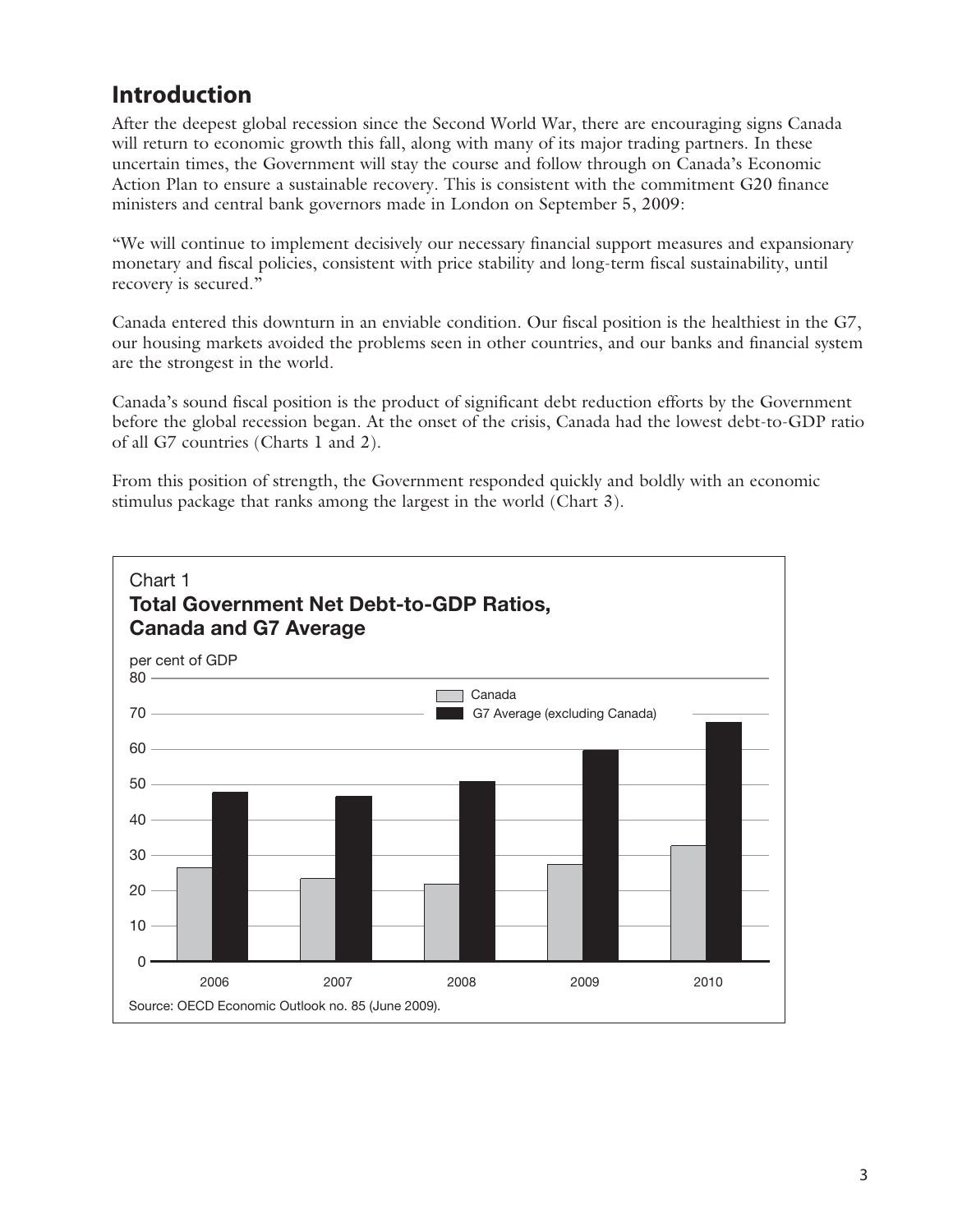

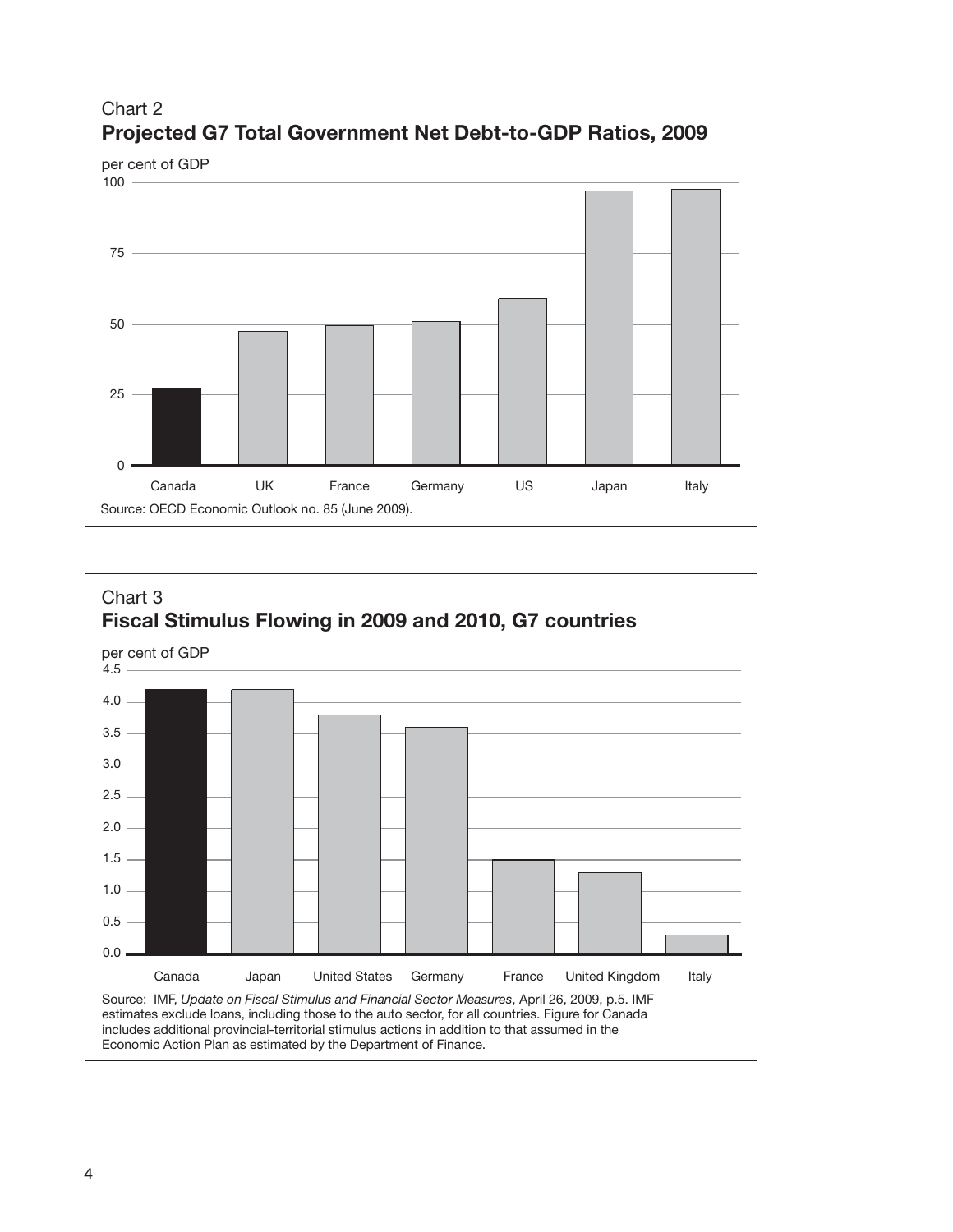Under Canada's Economic Action Plan, the Government took the necessary step of running short-term deficits to deliver targeted and timely stimulus in order to protect Canadians from the global recession. Our strong fiscal position made this spending affordable.

The payoff from this has been that the deterioration in Canada's economy has been less severe than in virtually all other major industrialized economies. In particular, the loss of jobs in Canada has been considerably less pronounced than in the United States—our largest trading partner (Chart 4 and Chart 5). The unemployment rate in Canada is now one full percentage point lower than it is in the United States—the first time this has occurred in a generation.

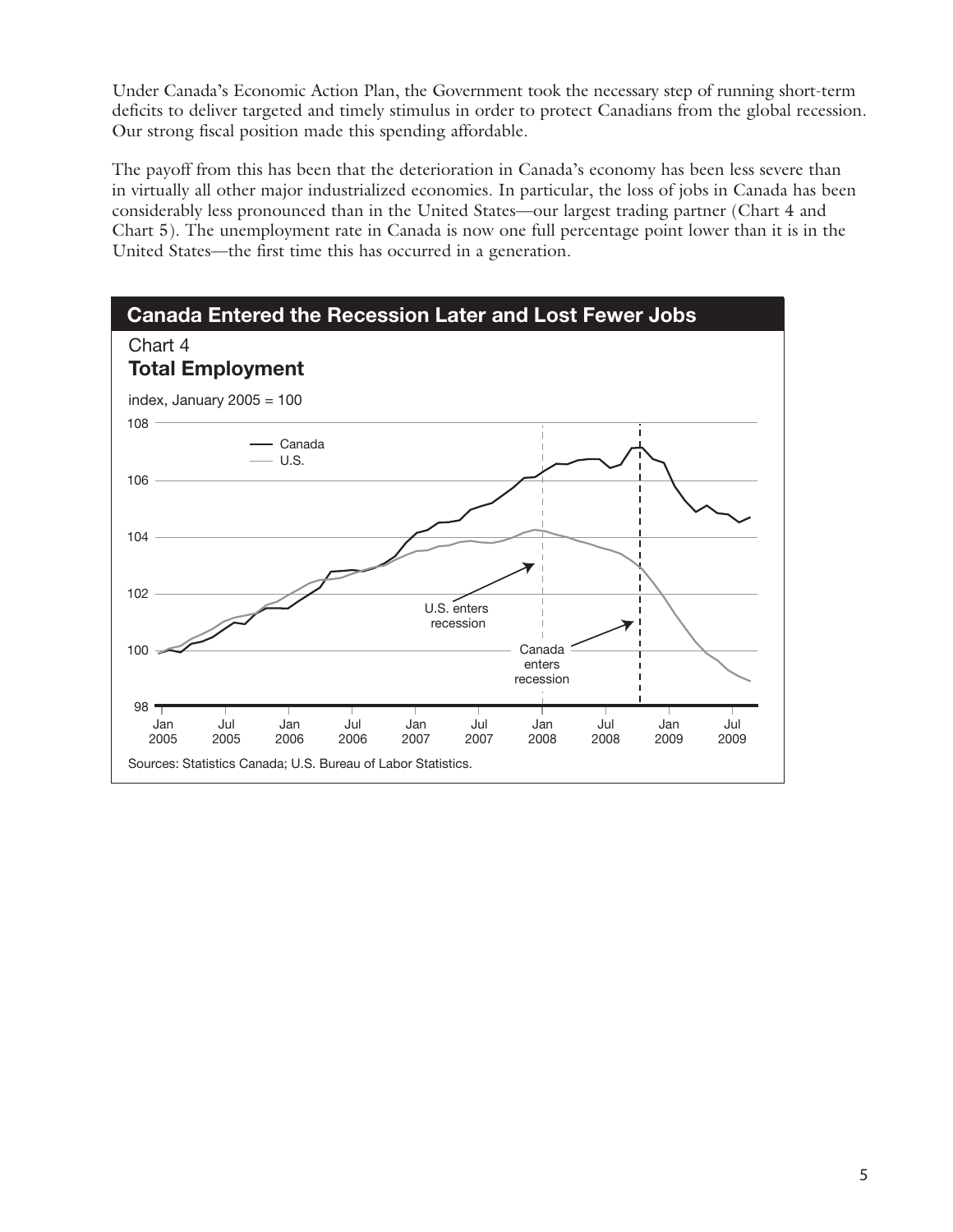

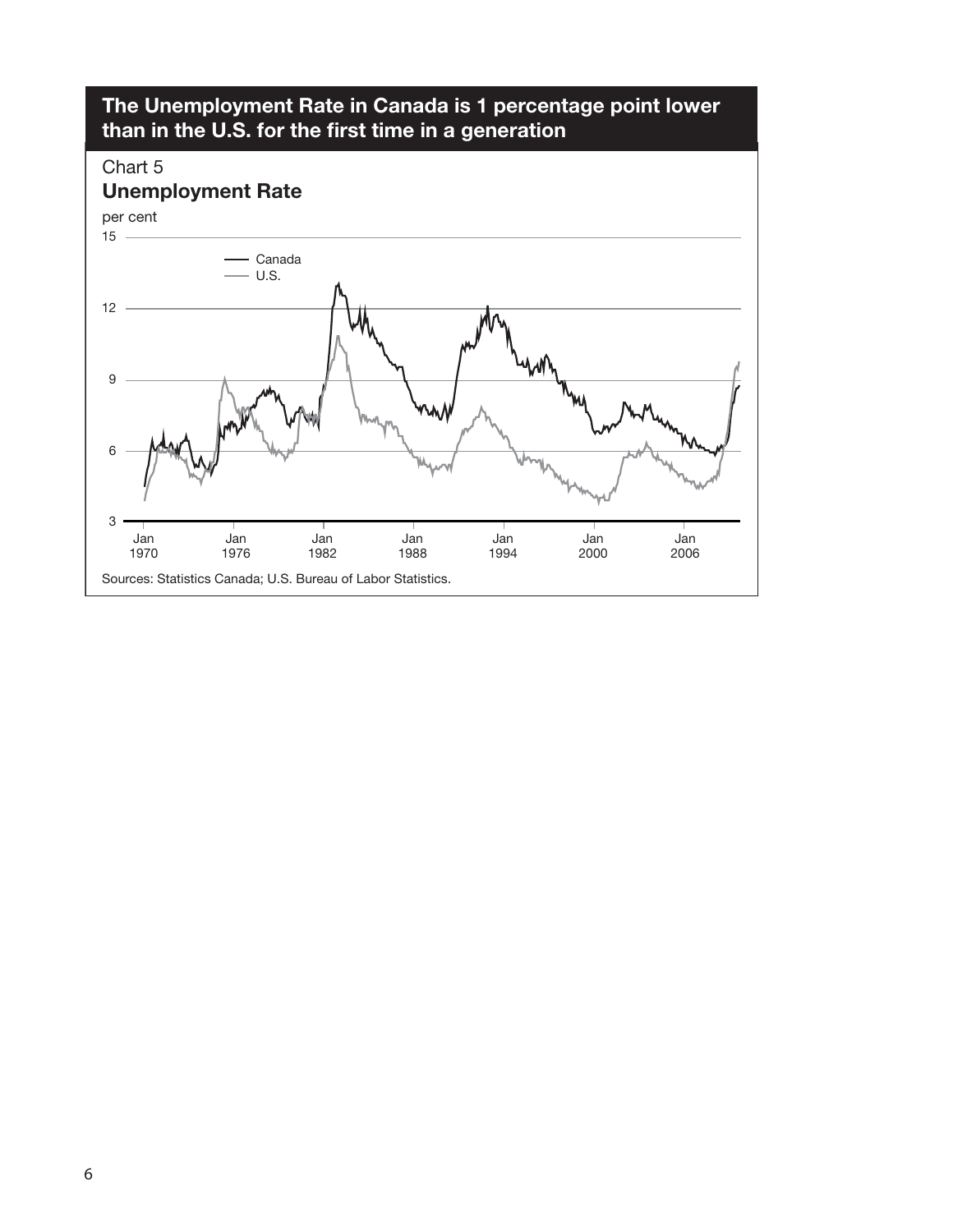With the recent revision to the private sector economic forecast, the deficit is now expected to be larger than anticipated at the time of the 2009 budget. The deterioration in the deficit in Canada has generally been in line with or smaller than in other countries (Chart 6). In essence, the sharp drop-off in global activity and incomes has reduced revenues and pushed up government deficits worldwide. Other governments and businesses across the globe have had to revisit forecasts as the economic situation has unfolded. Canada is no different.



Private sector forecasters expect a return to economic growth beginning in the second half of this year, with growth expected to gain momentum in 2010. There is considerable debate among private-sector economists about the strength of the emerging recovery and the medium-term prospects for the global and US economies. For Canada, this means that on average private-sector forecasters surveyed in August now expect the level of nominal GDP to be considerably lower than they forecasted at the time of the 2009 budget.

There is also a very wide range of views among private sector forecasters on how strongly the Canadian economy will grow over the medium term. Among the forecasters surveyed in August by the Department of Finance, these differences yield about a \$100 billion range in the projected level of nominal GDP (the broadest measure of the tax base) by the 5th year of the budget planning horizon. This record large variation in the expected level of nominal GDP translates into a potential \$15 billion variation in the level of annual budgetary revenues. There is no consensus among forecasters in the August survey about medium-term growth prospects due to the global recession.

Given the ongoing fragility of the economy, the Government's immediate priority is to complete the effective implementation of Canada's Economic Action Plan—to help Canadians and secure the emerging economic recovery.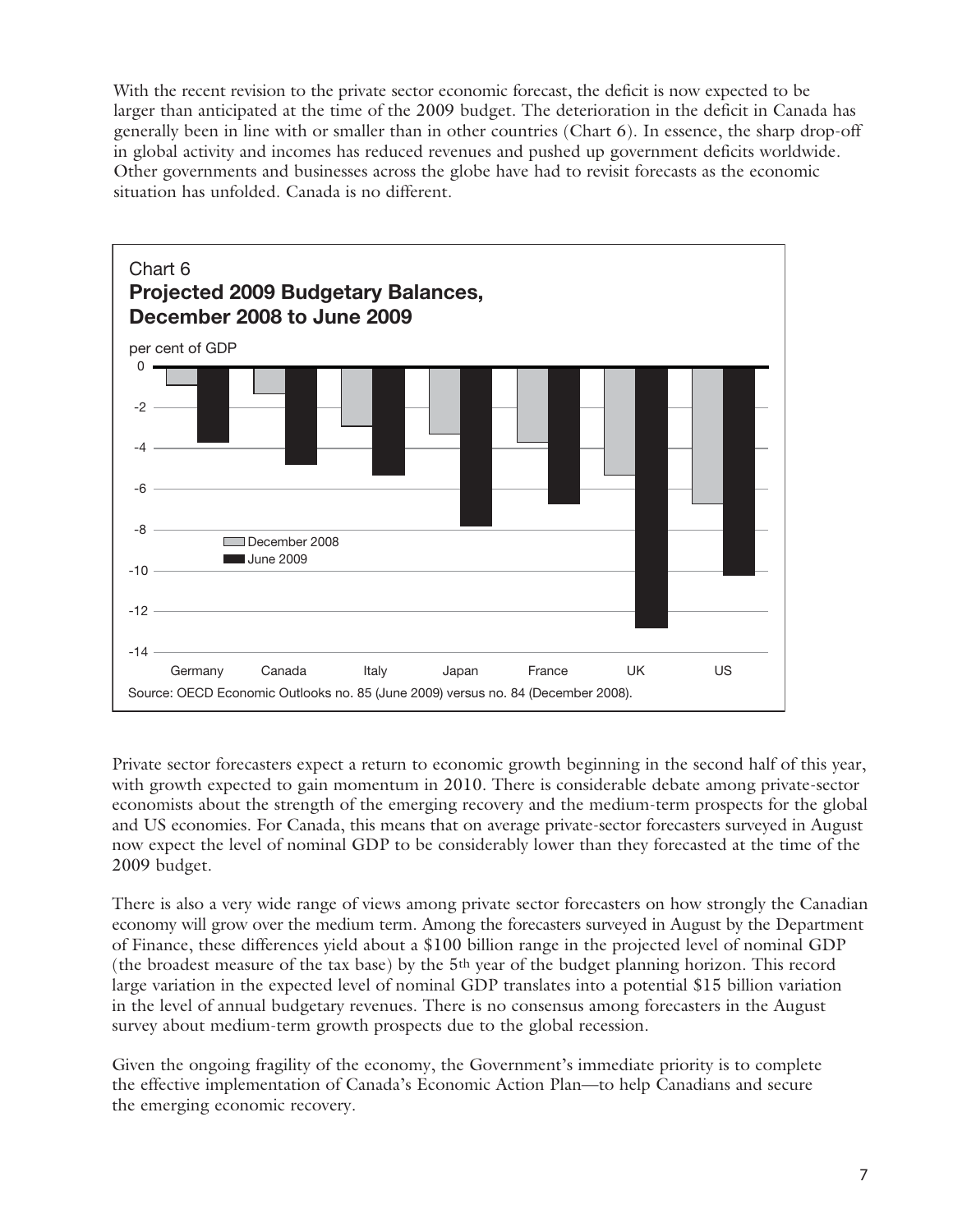As the economy improves over the medium term, the Government is committed to returning to balanced budgets. The speed at which a balanced budget is achieved, as well as any actions required, will depend on the strength of the recovery. The current uncertainty and debate over future growth prospects will take some time to resolve, as the ramifications of the largest global economic shock since the Second World War become better understood.

The Government's approach to building a stronger economy and promoting opportunities for Canadians remains on track. The Government will continue to follow a disciplined approach to fiscal planning in order to assure a return to budgetary balance without endangering the economic recovery. The main elements of that approach are as follows.

- To ensure that the economic recovery is secured, the Government will complete the implementation of Canada's Economic Action Plan so that growth takes hold and jobs are created and maintained. This requires the full implementation of the \$29.4 billion in stimulus measures announced for the current fiscal year, as well as the \$17.2 billion in measures planned for 2010–11. The Government has made significant progress in implementing the Action Plan and is seeing results.
- The Government will follow through on the "exit strategy" that is built into the plan, by ensuring that the temporary measures in the plan end as scheduled.
- The Government will not raise taxes.
- The Government will protect the growth track of major transfers to persons—including seniors, children's and employment insurance benefits—from restraint. These important benefits for Canadians will not be affected.
- The Government will protect the growth track of major transfers to other levels of government in support of health care, social services and Equalization. These are programs that fund essential services.
- The Government will ensure that there is spending growth restraint on direct program spending the component of total program spending over which the Government has greatest control, as required to achieve balanced budgets. This will require sustained discipline. The extent to which spending is restrained will depend on economic performance.
- The Government will provide Canadians with an update to its economic and fiscal projections in the 2010 budget.

Primarily based upon the downward revision in the economic forecast for Canada from private-sector forecasters surveyed in August by the Department of Finance, the Government's fiscal position is now expected to be weaker than projected at the time of the 2009 budget. The deficit is projected to decline steadily over the forecast horizon, reflecting the end of the Economic Action Plan, the positive impact of economic growth on revenues and an expected moderation in growth of program spending as employment insurance benefits decline with the improving labour market.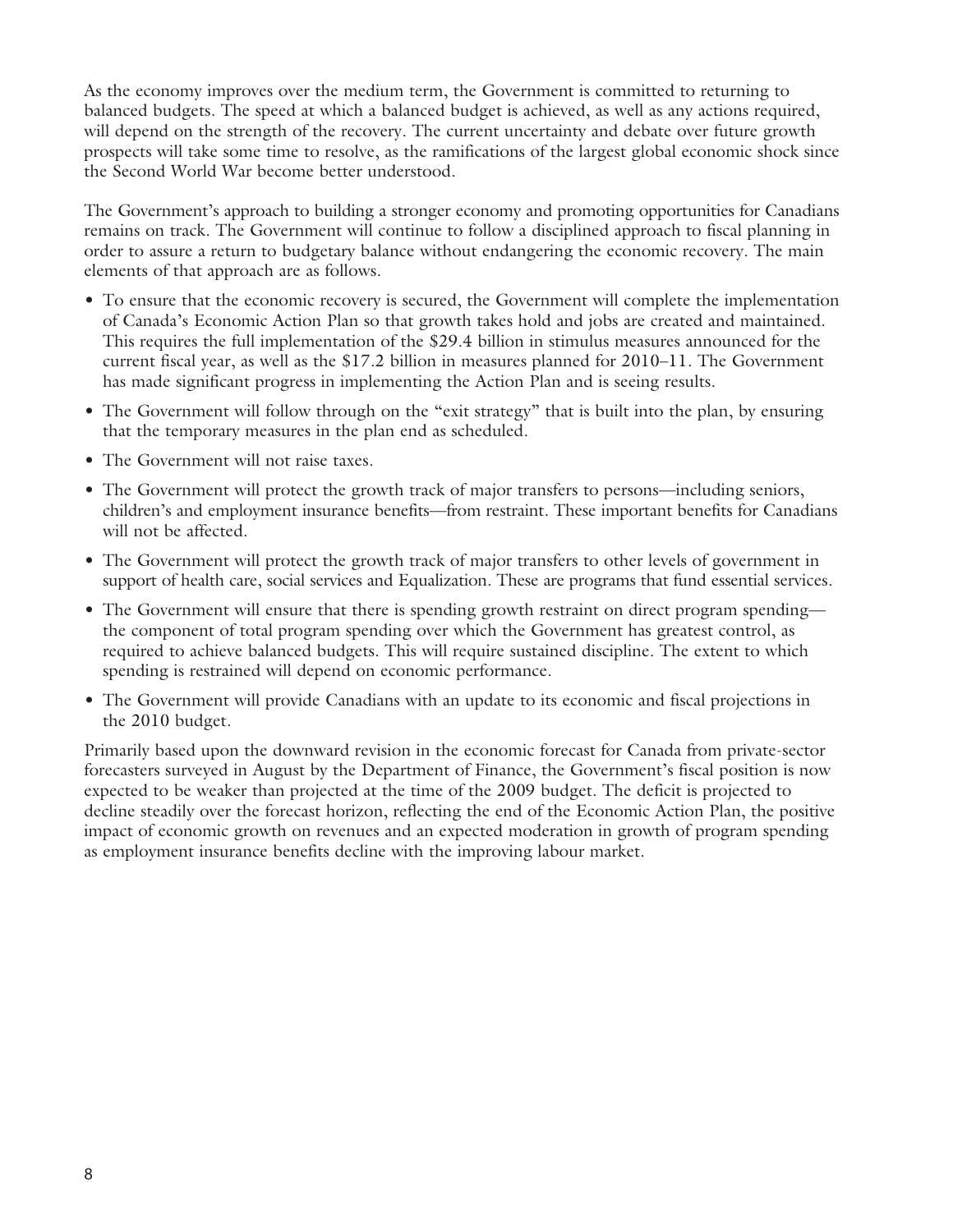|                           | 2008-09 | 2009-10               | 2010-11 | $2011 - 12$ | $2012 - 13$ | $2013 - 14$ | $2014 - 15$ |  |  |
|---------------------------|---------|-----------------------|---------|-------------|-------------|-------------|-------------|--|--|
|                           |         | (billions of dollars) |         |             |             |             |             |  |  |
| <b>Budgetary revenues</b> | 233.1   | 216.6                 | 233.1   | 250.9       | 268.7       | 284.7       | 298.2       |  |  |
| Program expenses          | 207.9   | 241.9                 | 244.7   | 240.6       | 246.8       | 253.9       | 261.4       |  |  |
| Public debt charges       | 31.0    | 30.7                  | 33.7    | 37.7        | 41.2        | 42.1        | 42.0        |  |  |
| Total expenses            | 238.8   | 272.5                 | 278.4   | 278.3       | 288.1       | 296.0       | 303.4       |  |  |
| <b>Budgetary Balance</b>  | $-5.8$  | $-55.9$               | $-45.3$ | $-27.4$     | $-19.4$     | $-11.2$     | $-5.2$      |  |  |
| Federal debt              | 463.7   | 519.6                 | 564.9   | 592.3       | 611.7       | 622.9       | 628.1       |  |  |
| Per cent of GDP           |         |                       |         |             |             |             |             |  |  |
| Budgetary revenues        | 14.6    | 14.2                  | 14.7    | 15.0        | 15.2        | 15.3        | 15.3        |  |  |
| Program expenses          | 13.0    | 15.8                  | 15.4    | 14.4        | 14.0        | 13.6        | 13.4        |  |  |
| Public debt charges       | 1.9     | 2.0                   | 2.1     | 2.3         | 2.3         | 2.3         | 2.1         |  |  |
| <b>Budgetary Balance</b>  | $-0.4$  | $-3.7$                | $-2.8$  | $-1.6$      | $-1.1$      | $-0.6$      | $-0.3$      |  |  |
| Federal debt              | 29.0    | 34.0                  | 35.5    | 35.4        | 34.6        | 33.5        | 32.1        |  |  |

### Table 1 **Summary Statement of Transactions**

Note: Totals may not add due to rounding.

The Government will maintain a steady course. The Economic Action Plan will be implemented as planned. The budget will be returned to balance over the medium term. Tax cuts will be protected. Major transfers to persons and other levels of government will be protected. The growth in direct program spending will be restrained as necessary based on the economic situation.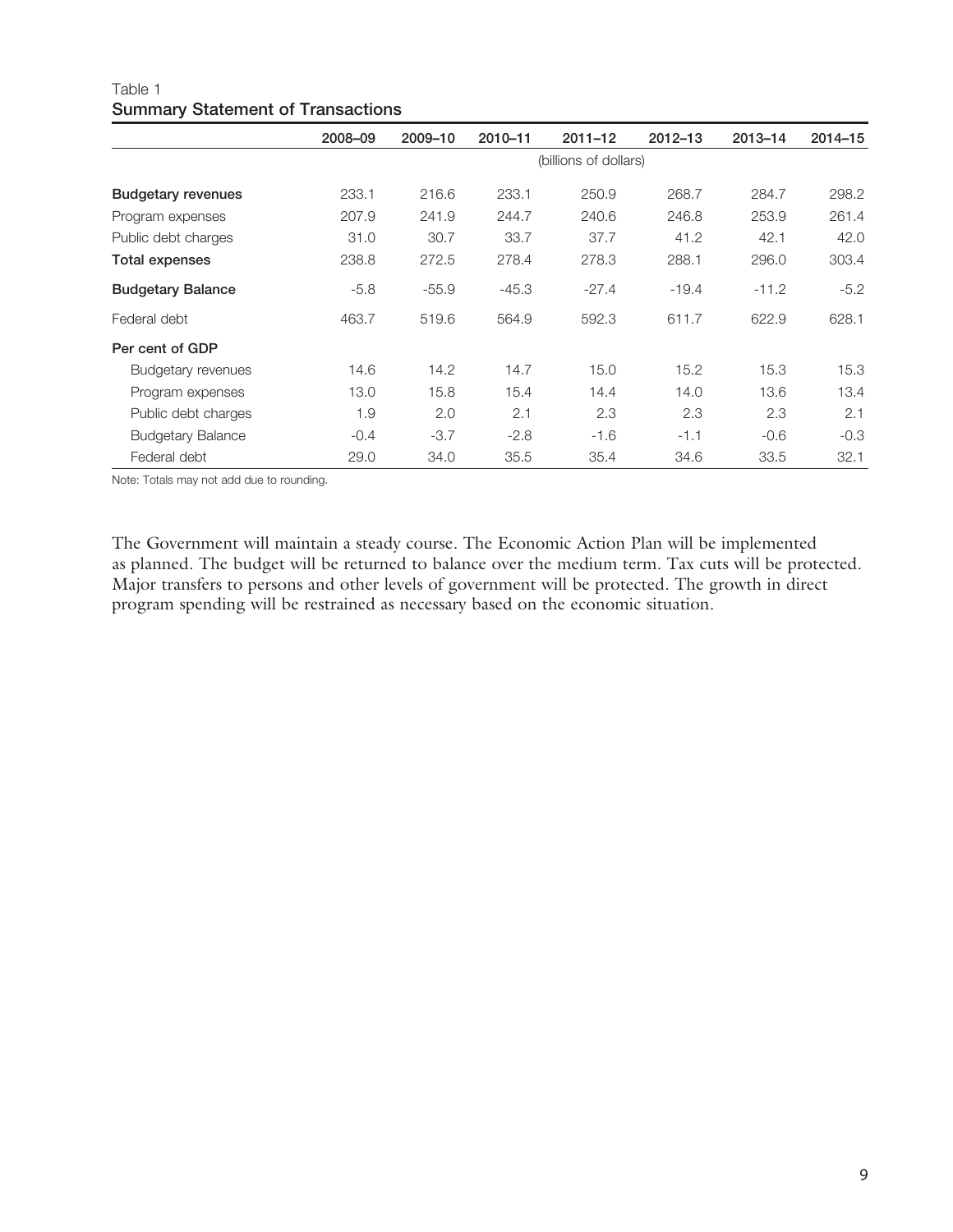The deficits currently projected are the result of significantly weaker prospects for the global economy over the medium term (Chart 7). These deficits are manageable, amounting to just 0.3 per cent of GDP in 2014–15, and their impact on our debt is manageable. Most importantly, the Government has a responsible plan for the economy and for bringing the budget back to balance.



The global recession has had a major effect on Canadians and their families. The Government's first priority is to complete the implementation of Canada's Economic Action Plan to protect those affected and to emerge with a stronger economy. Canada's economic, financial and fiscal position is the envy of the world. The Government cannot control shocks to the global economy. However, it can ensure that we respond to global challenges in a way that protects Canadian families, while bolstering competition and economic opportunity.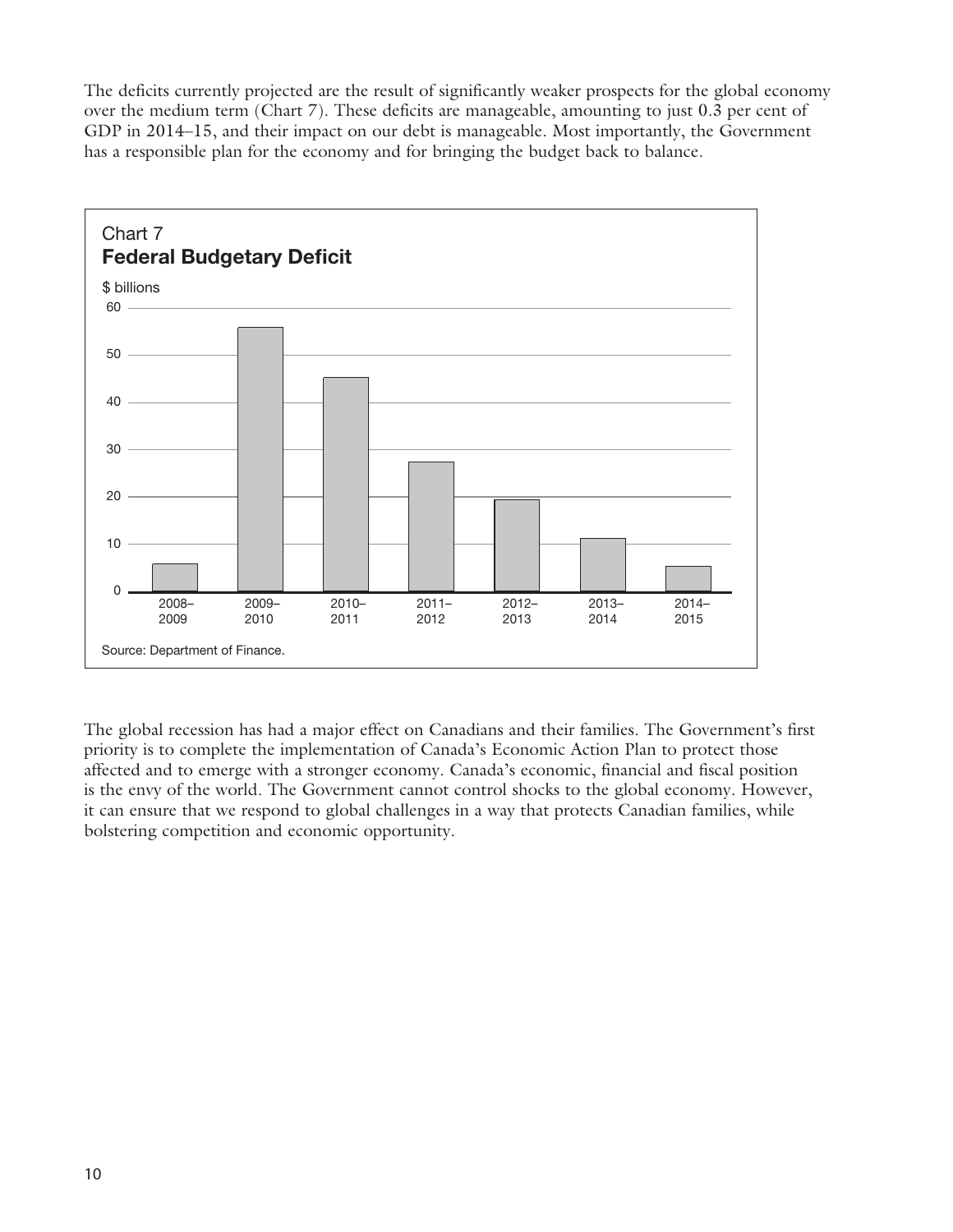## **Economic Developments and Prospects**

The world economy is emerging from the deepest and most widespread global recession of the last 60 years. This global downturn continues to have a significant impact on the Canadian economy. The global financial market crisis, together with the large decline in foreign demand, has reduced Canadian exports, reduced employment and weakened business and consumer confidence.

On the whole, Canada has fared much better than most other major advanced economies over the last year. This has occurred despite our strong trade ties with the United States, which has been severely affected by the recession. Canada was the last major advanced country to enter recession. The fall in output in Canada has been among the lowest of all G7 countries since the start of the global recession. While job losses in Canada have been significant, the fall in total employment in the US has been proportionately twice as large (Chart 8). Further, the unemployment rate in Canada is now one percentage point below that in the US—the first time this has occurred in a generation.



In recent months, tentative signs of economic and financial stabilization have emerged. Financial market conditions have improved significantly, in large part due to the extraordinary policy measures introduced by governments and central banks. Following dramatic declines in global economic activity in late 2008 and early 2009, the pace of contraction in economic activity has eased considerably, with some countries posting positive growth in the second quarter of 2009.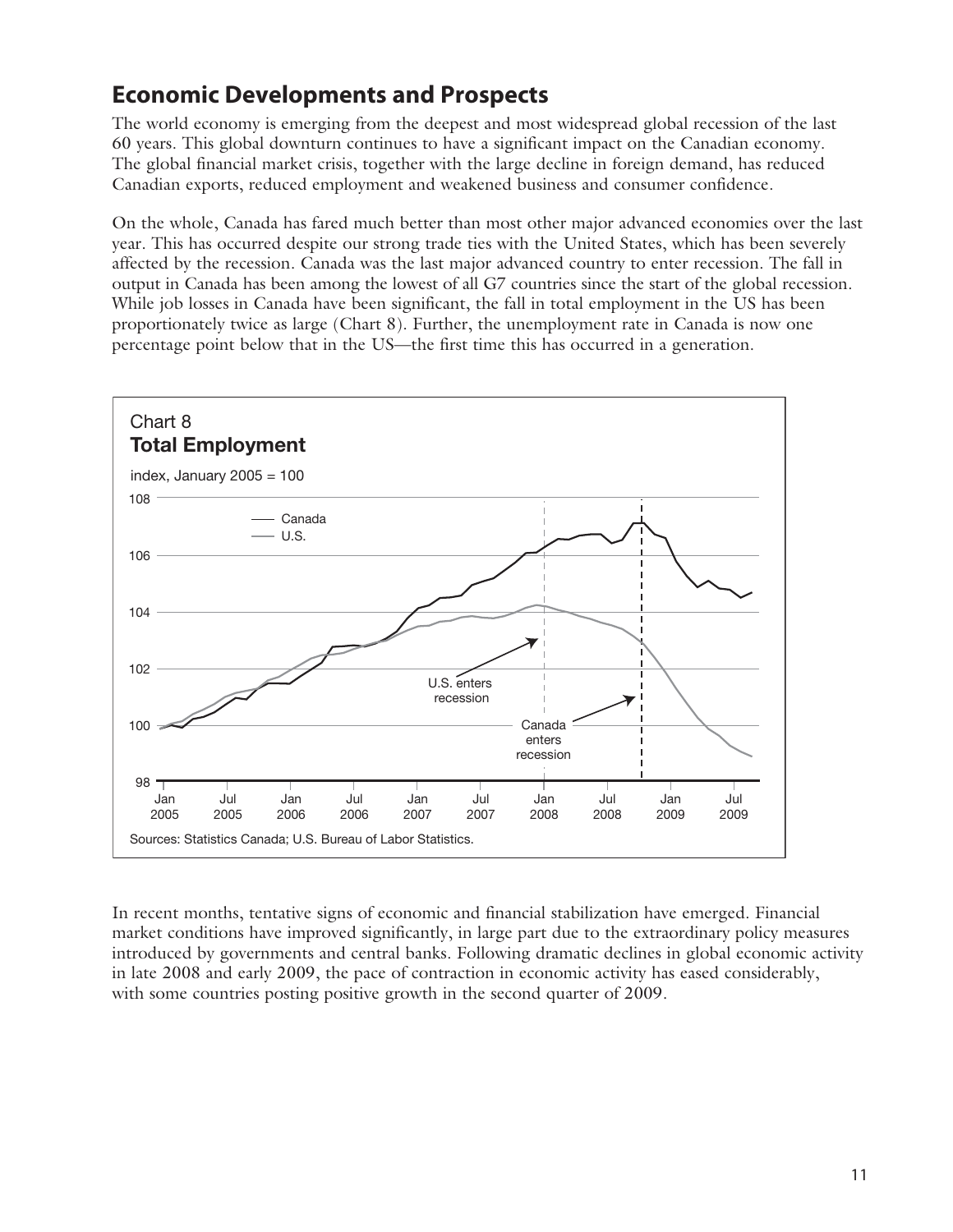Private-sector forecasters surveyed in August continue to expect an economic recovery in Canada beginning in the second half of this year and gaining momentum in 2010 (Chart 9). These expectations are consistent with recent economic developments. Canada's real GDP increased 1.2 per cent at an annual rate in June, the first monthly increase in 10 months. Consumer confidence, consumer spending, and housing activity in Canada have also continued to improve in recent months.



While prospects for an economic recovery are encouraging, it is not assured. Further, there is considerable uncertainty and debate about the strength of any recovery and medium-term prospects for the global and US economies.

These concerns about the future course of the global economy are at the root of recent downward revisions to private-sector forecasts of the medium-term level of output in Canada. This is reflected in Table 2 below, which presents the average of private-sector forecasts as of August 17.

However, differing views on how these issues will be resolved have resulted in a wide range of private-sector forecasts of the Canadian economy. For example, the difference between the average of the three highest and three lowest forecasters in the August survey for nominal GDP in 2013 is about \$100 billion (Chart 10). This is the largest divergence of forecasts since the Department of Finance began conducting these surveys and translates into a potential \$15 billion variation in the level of annual budgetary revenues.

This uncertainty will likely remain for a considerable time, as the ramifications of the largest global economic shock since the Second World War are revealed and better understood.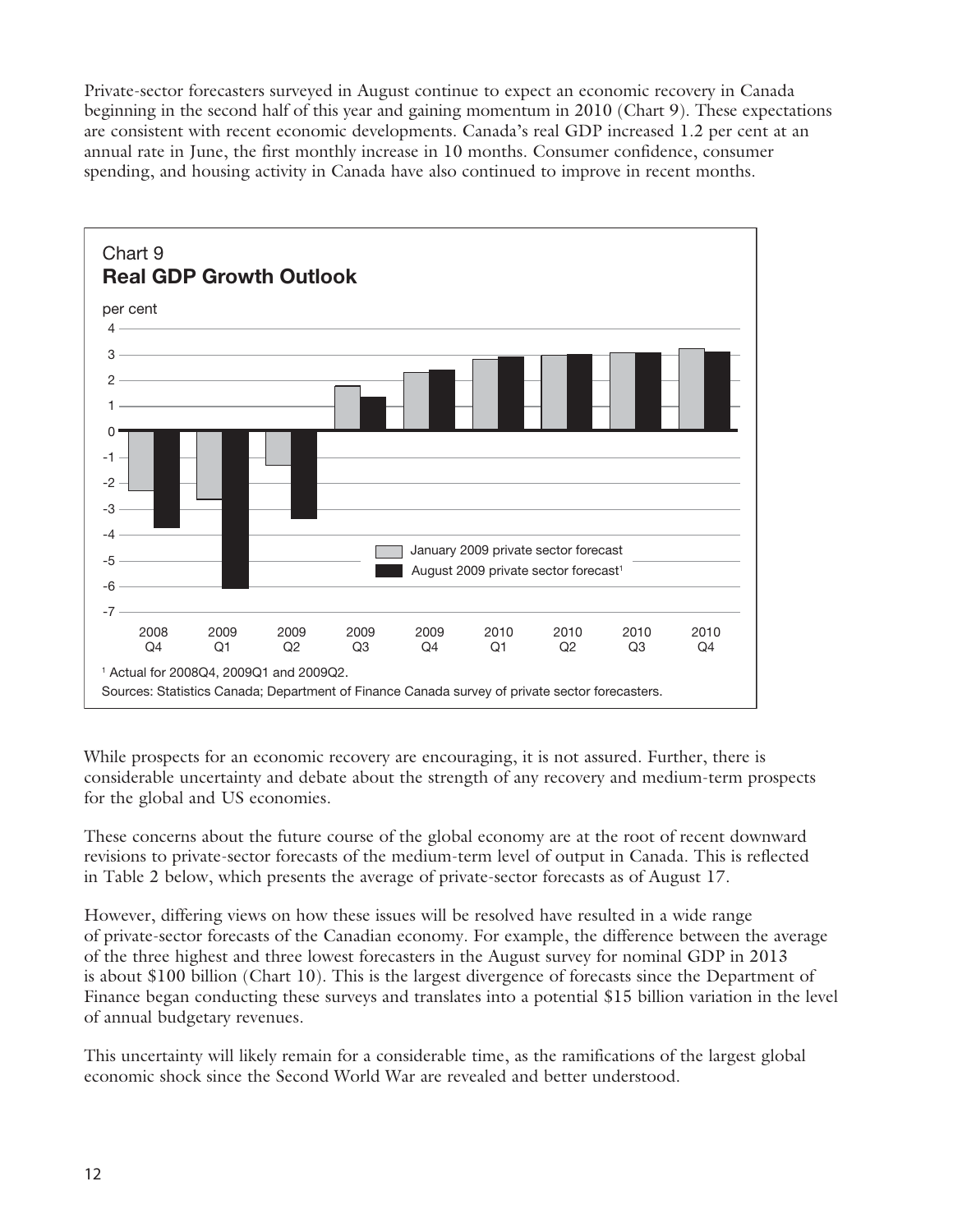

Another important element of the economic forecast is commodity prices. Canada is a major net exporter of commodities, and price movements in commodities have a major impact on nominal GDP and government revenues. The average private-sector forecast for nominal GDP is consistent with unchanged commodity prices over the next 5 years. This is somewhat more prudent than suggested by current futures contracts, which suggest significant increases in crude oil and natural gas prices through 2015.

## **Approach to Budget Planning**

The Government's approach to budget planning is built upon the principles of accountability, transparency and strong expenditure management.

To ensure objectivity and transparency in forecasting, the economic forecast underlying the Government's fiscal projections is based on the average of the private sector economic forecasts. This process has been followed for over a decade. This update maintains that approach.

The private sector forecasters included in the August survey are Bank of America Merrill Lynch, BMO Capital Markets, Caisse de dépôt et placement du Québec, The Centre for Spatial Economics, CIBC World Markets, The Conference Board of Canada, Desjardins, Deutsche Bank of Canada, Laurentian Bank Securities, Global Insight, National Bank Financial, Royal Bank of Canada, Scotiabank, TD Bank Financial Group, UBS Warburg and University of Toronto (Policy and Economic Analysis Program).

Based on the average of these economic forecasts, the Department of Finance develops detailed fiscal projections.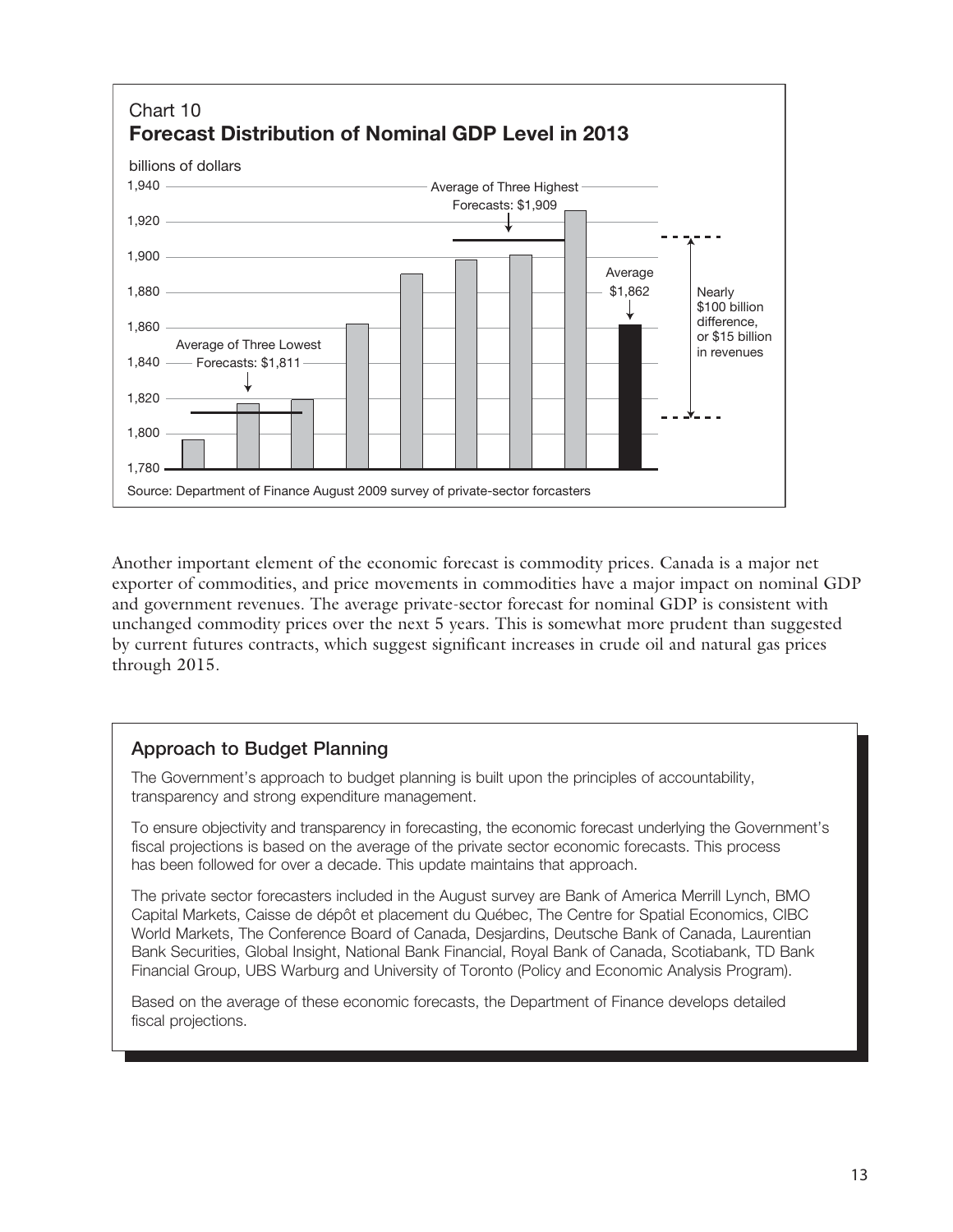## **Canadian Economic Outlook, 2009–2014**

The Government considers the average of these private-sector economic forecasts to be a prudent basis for fiscal planning.

Private-sector forecasters in the August survey expect nominal GDP in Canada to decline by 4.6 per cent in 2009, compared to an expected decline of 2.7 per cent in Budget 2009 planning assumptions. As a result, the current private-sector forecast for nominal GDP is \$33 billion lower than Budget 2009 planning assumptions in 2009 and \$76 billion lower by 2014.

In line with the expected sustained economic recovery over the medium term, private-sector forecasters expect a gradual recovery in the labour market. However, given the weaker-than-expected economy in late 2008 and early 2009, private-sector forecasters expect the unemployment rate to average 9 per cent in 2010, 1.3 percentage points higher than anticipated at the time of the budget. The unemployment rate is then expected to gradually fall to 6.5 per cent by 2015.

Private-sector forecasters expect short-term interest rates to remain below those expected at the time of Budget 2009 in the near term. However, they expect short-term interest rates to rise rapidly over the course of 2011 and to average about 4 per cent by 2012, roughly the same level that was expected at the time of Budget 2009. Private-sector forecasters expect long-term interest rates to average 4.7 per cent between 2010 and 2014, virtually unchanged from their average forecast over this period in the budget.

Private-sector forecasters also expect consumer price inflation to rebound from 15-year lows to inflation rates expected in Budget 2009, beginning in 2010. Consumer price inflation is expected to average 2 per cent between 2010 and 2014, identical to the private-sector forecast at the time of Budget 2009.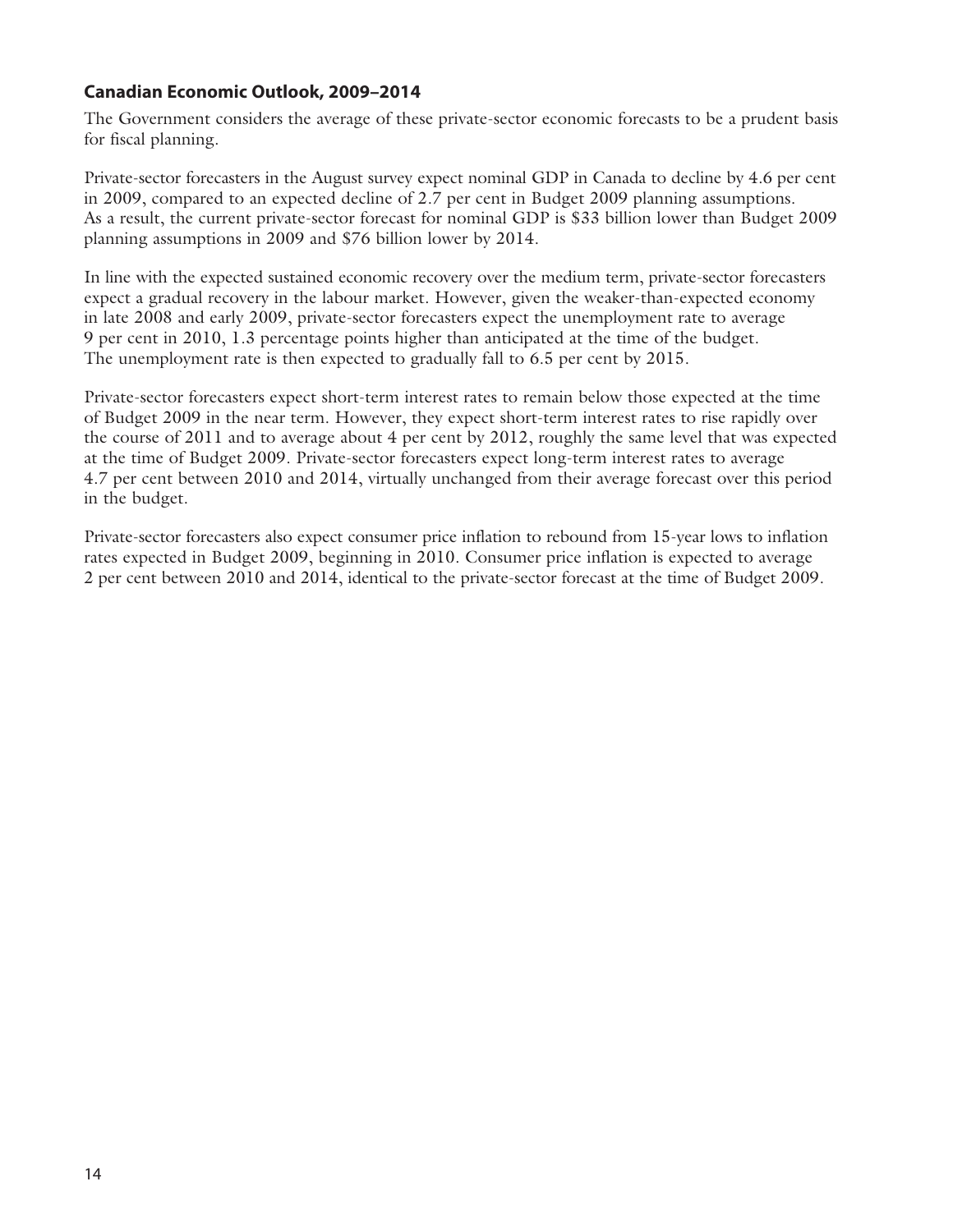## Table 2 **Evolution of Average Private Sector Forecasts**

|                                         |        |                                        |       |       |       |       |       | $2010 -$ |  |
|-----------------------------------------|--------|----------------------------------------|-------|-------|-------|-------|-------|----------|--|
|                                         | 2009   | 2010                                   | 2011  | 2012  | 2013  | 2014  | 2015  | 2014     |  |
|                                         |        | (per cent, unless otherwise indicated) |       |       |       |       |       |          |  |
| Real GDP growth                         |        |                                        |       |       |       |       |       |          |  |
| January 2009 private sector             | $-0.8$ | 2.4                                    | 3.4   | 3.1   | 2.9   | 2.6   |       | 2.9      |  |
| August 2009 private sector              | $-2.3$ | 2.3                                    | 3.2   | 3.3   | 3.0   | 2.7   | 2.7   | 2.9      |  |
| <b>GDP</b> inflation                    |        |                                        |       |       |       |       |       |          |  |
| January 2009 private sector             | $-0.4$ | 1.7                                    | 2.2   | 2.3   | 2.1   | 2.1   |       | 2.1      |  |
| August 2009 private sector              | $-2.3$ | 1.8                                    | 2.0   | 2.3   | 2.2   | 2.2   | 2.2   | 2.1      |  |
| Nominal GDP growth                      |        |                                        |       |       |       |       |       |          |  |
| January 2009 private sector             | $-1.2$ | 4.2                                    | 5.7   | 5.5   | 5.0   | 4.7   |       | 5.0      |  |
| Budget 2009 fiscal planning             | $-2.7$ | 4.3                                    | 6.4   | 6.1   | 5.3   | 5.0   |       | 5.4      |  |
| August 2009 private sector              | $-4.6$ | 4.1                                    | 5.3   | 5.6   | 5.3   | 5.0   | 4.9   | 5.1      |  |
| Nominal GDP level (billions of dollars) |        |                                        |       |       |       |       |       |          |  |
| January 2009 private sector             | 1,590  | 1,657                                  | 1,751 | 1,847 | 1,940 | 2,031 |       | 1,845    |  |
| Budget 2009 planning                    | 1,560  | 1,627                                  | 1,731 | 1,837 | 1,935 | 2,031 |       | 1,832    |  |
| August 2009 private sector              | 1,527  | 1,590                                  | 1,674 | 1,768 | 1,862 | 1,955 | 2,051 | 1,770    |  |
| August private sector relative to:      |        |                                        |       |       |       |       |       |          |  |
| January 2009 private sector             | -63    | $-66$                                  | $-77$ | $-79$ | $-79$ | $-76$ |       | $-76$    |  |
| Budget 2009 planning                    | -33    | $-36$                                  | $-57$ | $-69$ | $-74$ | $-76$ |       | -63      |  |
| 3-month treasury bill rate              |        |                                        |       |       |       |       |       |          |  |
| January 2009 private sector             | 0.8    | 1.7                                    | 3.2   | 4.0   | 4.3   | 4.4   |       | 3.5      |  |
| August 2009 private sector              | 0.4    | 0.8                                    | 2.5   | 3.9   | 4.2   | 4.3   | 4.3   | 3.1      |  |
| 10-year government bond rate            |        |                                        |       |       |       |       |       |          |  |
| January 2009 private sector             | 2.8    | 3.4                                    | 4.5   | 5.0   | 5.2   | 5.2   |       | 4.6      |  |
| August 2009 private sector              | 3.3    | 3.8                                    | 4.4   | 4.9   | 5.1   | 5.2   | 5.2   | 4.7      |  |
| Unemployment rate                       |        |                                        |       |       |       |       |       |          |  |
| January 2009 private sector             | 7.5    | 7.7                                    | 6.9   | 6.4   | 6.2   | 6.1   |       | 6.6      |  |
| August 2009 private sector              | 8.5    | 9.0                                    | 8.5   | 7.8   | 7.1   | 6.8   | 6.5   | 7.8      |  |
| Consumer Price Index (CPI) inflation    |        |                                        |       |       |       |       |       |          |  |
| January 2009 private sector             | 0.7    | 1.9                                    | 2.1   | 2.1   | 2.0   | 2.0   |       | 2.0      |  |
| August 2009 private sector              | 0.5    | 1.8                                    | 2.0   | 2.1   | 2.1   | 2.1   | 2.0   | 2.0      |  |
| U.S. real GDP growth                    |        |                                        |       |       |       |       |       |          |  |
| January 2009 private sector             | $-1.8$ | 2.1                                    | 3.5   | 3.2   | 3.0   | 2.7   |       | 2.9      |  |
| August 2009 private sector              | $-2.6$ | 2.0                                    | 3.2   | 3.8   | 3.5   | 3.2   | 3.0   | 3.2      |  |

Source: Department of Finance surveys of private sector forecasters.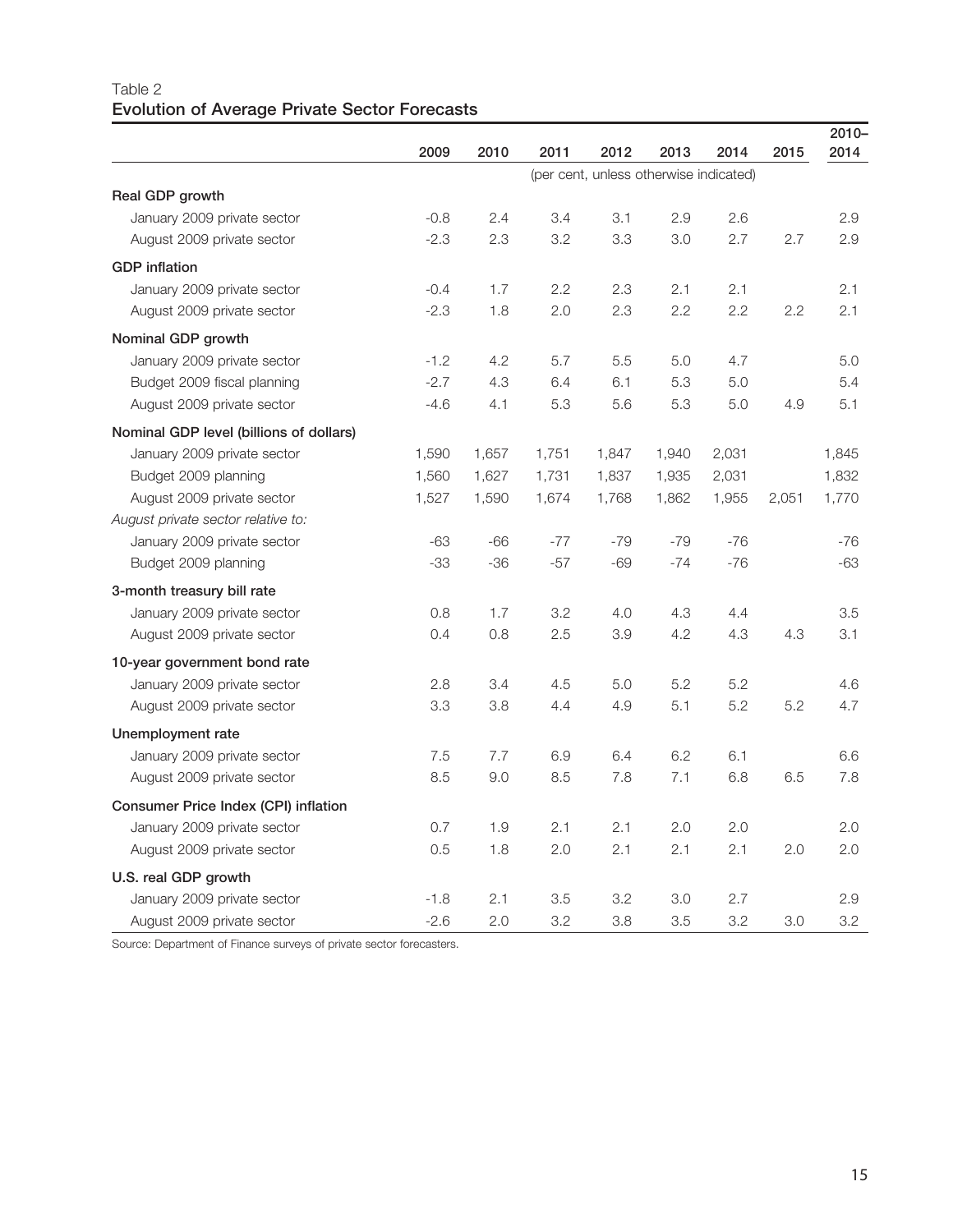# **Fiscal Outlook**

Table 3

Based upon the downward revision in the economic forecast by private sector forecasters for Canada described above, the Government's fiscal position is now expected to be weaker than that projected at the time of the 2009 budget. The deficit is projected to decline steadily over the forecast horizon, reflecting the positive impact of economic growth on revenues and an expected moderation in growth of program spending as employment insurance benefits decline with the improving labour market.

|                           | 2008-09 | 2009-10               | 2010-11 | $2011 - 12$ | $2012 - 13$ | $2013 - 14$ | $2014 - 15$ |  |  |
|---------------------------|---------|-----------------------|---------|-------------|-------------|-------------|-------------|--|--|
|                           |         | (billions of dollars) |         |             |             |             |             |  |  |
| <b>Budgetary revenues</b> | 233.1   | 216.6                 | 233.1   | 250.9       | 268.7       | 284.7       | 298.2       |  |  |
| Program expenses          | 207.9   | 241.9                 | 244.7   | 240.6       | 246.8       | 253.9       | 261.4       |  |  |
| Public debt charges       | 31.0    | 30.7                  | 33.7    | 37.7        | 41.2        | 42.1        | 42.0        |  |  |
| Total expenses            | 238.8   | 272.5                 | 278.4   | 278.3       | 288.1       | 296.0       | 303.4       |  |  |
| <b>Budgetary Balance</b>  | $-5.8$  | $-55.9$               | $-45.3$ | $-27.4$     | $-19.4$     | $-11.2$     | $-5.2$      |  |  |
| Federal debt              | 463.7   | 519.6                 | 564.9   | 592.3       | 611.7       | 622.9       | 628.1       |  |  |
| Per cent of GDP           |         |                       |         |             |             |             |             |  |  |
| Budgetary revenues        | 14.6    | 14.2                  | 14.7    | 15.0        | 15.2        | 15.3        | 15.3        |  |  |
| Program expenses          | 13.0    | 15.8                  | 15.4    | 14.4        | 14.0        | 13.6        | 13.4        |  |  |
| Public debt charges       | 1.9     | 2.0                   | 2.1     | 2.3         | 2.3         | 2.3         | 2.1         |  |  |
| <b>Budgetary Balance</b>  | $-0.4$  | $-3.7$                | $-2.8$  | $-1.6$      | $-1.1$      | $-0.6$      | $-0.3$      |  |  |
| Federal debt              | 29.0    | 34.0                  | 35.5    | 35.4        | 34.6        | 33.5        | 32.1        |  |  |

## **Summary Statement of Transactions**

Note: Totals may not add due to rounding.

The Government will maintain a steady course. The Economic Action Plan will be implemented as planned. The budget will be returned to balance over the medium term. Tax cuts will be protected. Major transfers to persons and other levels of government will be protected. The growth in direct program spending will be restrained as necessary based on the economic situation.

Expressed in relation to the size of the economy, the budget deficit in 2009–10 is 3.7 per cent of GDP, well below the most recent peak achieved just after the last recession of 5.6 per cent in 1992–93. By 2013–14, the deficit measured in relation to the size of the economy is now projected to be 0.6 per cent of GDP; in 2014–15 it is 0.3 per cent.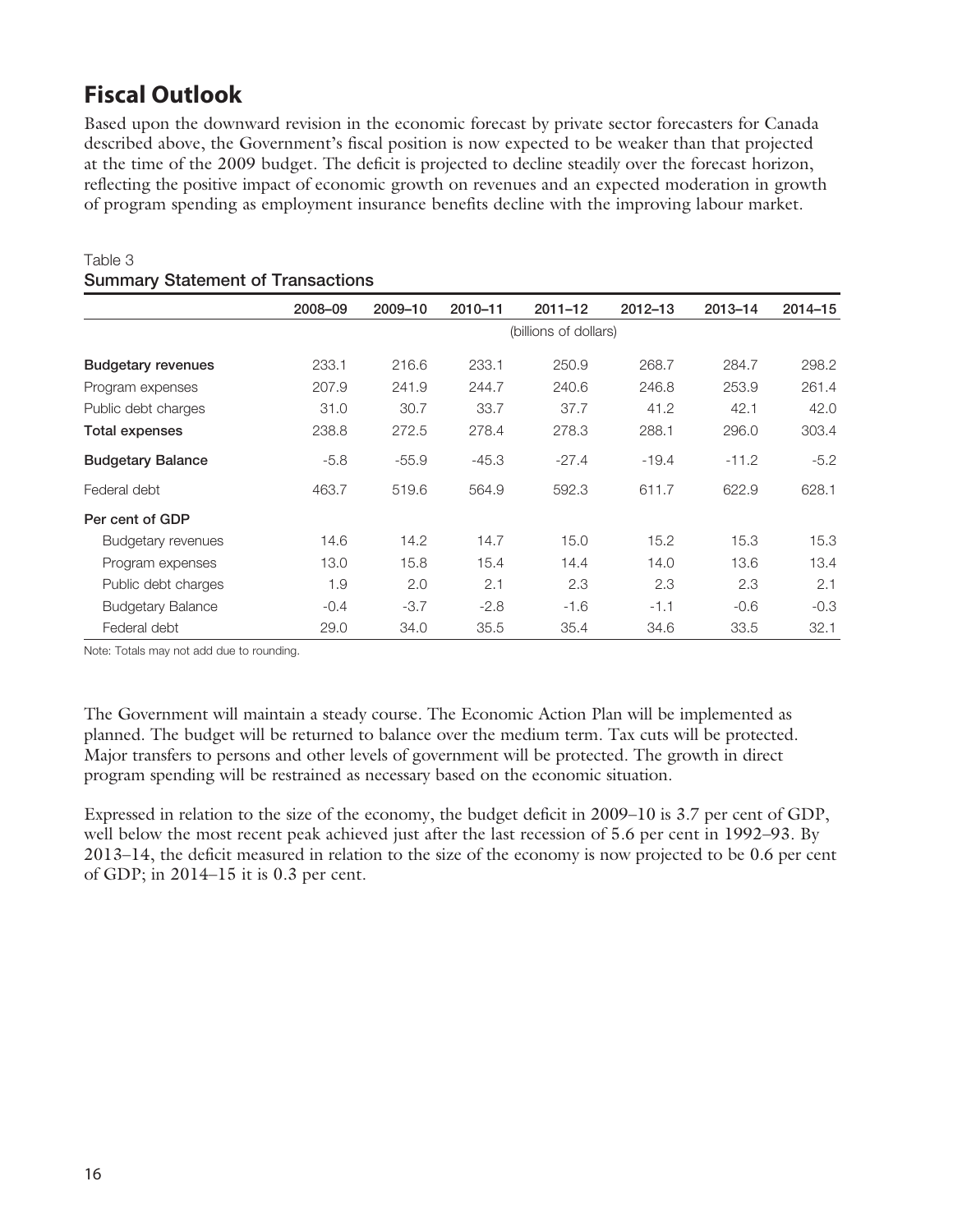The deficits currently projected are the result of significantly weaker prospects for the global economy over the medium term. These deficits are manageable, amounting to just 0.3 per cent of GDP in 2014–15, and their impact on our debt will be manageable. Most importantly, the Government is staying the course that it has set since 2006, with a sound plan for the economy and for bringing the budget back to balance.



The federal debt measured in relation to the size of the economy is projected to increase from 29 per cent of GDP in 2008–09—the lowest debt ratio in 27 years—to a peak of 35.5 per cent in 2010–11. The debt ratio over the next two years will be about equal to the ratio in 2005–06, when the Government recorded a \$13.2 billion surplus.

Canada had by far the best fiscal position among G7 nations going into the current crisis, and is projected to maintain this strong position as it emerges from recession. The OECD projects Canada's total government net debt-to-GDP ratio will be 32.6 per cent in 2010.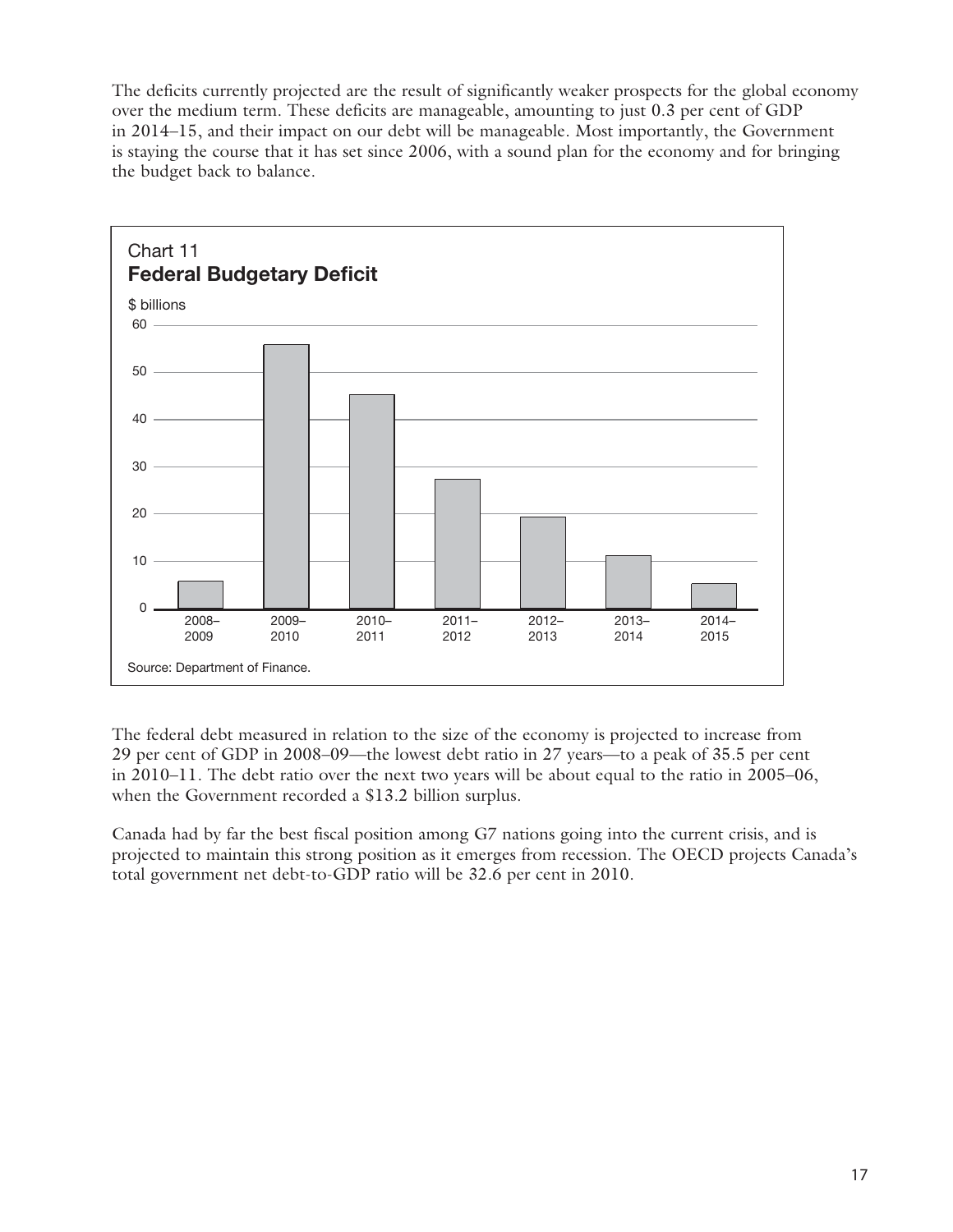

## Chart 13 **Total Government Net Debt-to-GDP Ratios, Canada and G7 Average**

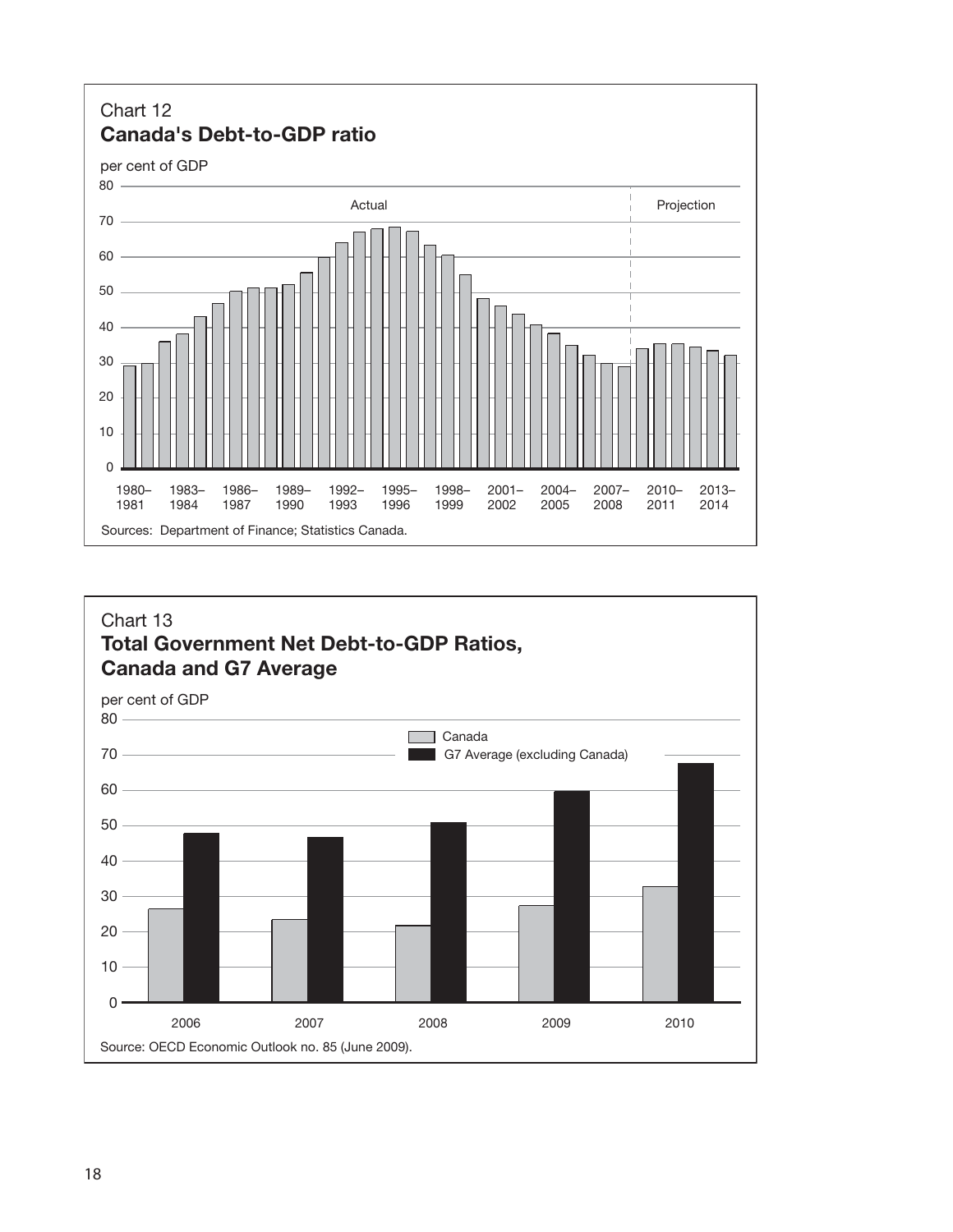## **Changes in the Fiscal Outlook Since the January 2009 Budget**

Table 4

**Summary of Changes in the Fiscal Outlook Since the January 2009 Budget**

|                                                      | 2008-09 | 2009-10               | 2010-11 | $2011 - 12$ | $2012 - 13$ | $2013 - 14$ | $2014 - 15$ |  |  |
|------------------------------------------------------|---------|-----------------------|---------|-------------|-------------|-------------|-------------|--|--|
|                                                      |         | (billions of dollars) |         |             |             |             |             |  |  |
| January 2009 Budgetary Balance                       | $-1.1$  | $-33.7$               | $-29.8$ | $-13.0$     | $-7.3$      | 0.7         | n/a         |  |  |
| Impact of Economic and<br><b>Fiscal Developments</b> |         |                       |         |             |             |             |             |  |  |
| Budgetary revenues                                   | $-3.3$  | $-8.3$                | $-6.8$  | $-8.5$      | $-7.8$      | $-9.6$      |             |  |  |
| Program expenses <sup>1</sup>                        |         |                       |         |             |             |             |             |  |  |
| Employment Insurance                                 | $-0.7$  | $-3.2$                | $-3.1$  | $-2.5$      | $-1.6$      | $-0.6$      |             |  |  |
| Policy Measures                                      | 0.0     | $-9.4$                | $-4.4$  | $-2.0$      | 0.0         | 0.0         |             |  |  |
| Lapse                                                | 0.0     | 0.0                   | 0.0     | 0.0         | 0.0         | 1.5         |             |  |  |
| Economic and other Changes                           | $-0.4$  | $-0.2$                | $-0.7$  | $-0.9$      | $-0.7$      | $-0.7$      |             |  |  |
| Total program expenses                               | $-1.1$  | $-12.8$               | $-8.2$  | $-5.4$      | $-2.3$      | 0.2         |             |  |  |
| Public debt charges                                  | $-0.3$  | $-1.2$                | $-0.4$  | $-0.5$      | $-2.0$      | $-2.5$      |             |  |  |
| Total Economic and Fiscal Developments               | $-4.7$  | $-22.2$               | $-15.4$ | $-14.4$     | $-12.1$     | $-11.9$     |             |  |  |
| <b>Revised Budgetary Balance</b>                     | $-5.8$  | $-55.9$               | $-45.3$ | $-27.4$     | $-19.4$     | $-11.2$     | $-5.2$      |  |  |

 $1$  A positive number implies a decrease in spending and an improvement in the budgetary balance. A negative number implies an increase in spending and a deterioration in the budgetary balance.

Note: Totals may not add due to rounding.

The deficit in 2009–10 reflects both much weaker economic growth than anticipated in the 2009 budget and the impact of policy actions taken since the budget. In subsequent years, the changes primarily reflect the impact on revenues and the EI program of the weaker private-sector economic forecast over the medium term described above.

The corporate asset review is continuing consistent with the Budget 2009 commitment. The Government remains committed to this process. However, in light of the recent weakness in the economy and, in line with our stated commitment to ensure that fair value can be realized by taxpayers and the transaction will generate additional economic activity, gains resulting from the sale of corporate assets have not been included in the projection.

This projection includes a revision to the estimated amount of planned spending that does not proceed in any given year—the so-called lapse. In recent years, lapsed spending has been at historically high levels, reaching 9 per cent of planned spending in 2007–08. In large part this reflects the rapid expansion of a number of federal programs. Over the projection period, as programs reach maturity, this lapse amount is projected to decline sharply. By 2013–14, the lapse is projected to be close to recent historical lows. This is an important element of the spending projection that is subject to judgement. The assumption that the lapse returns to a historically low share introduces an element of prudence into the spending projection. To the extent that the lapse is higher than this, program spending would be commensurately lower, and deficits would be reduced.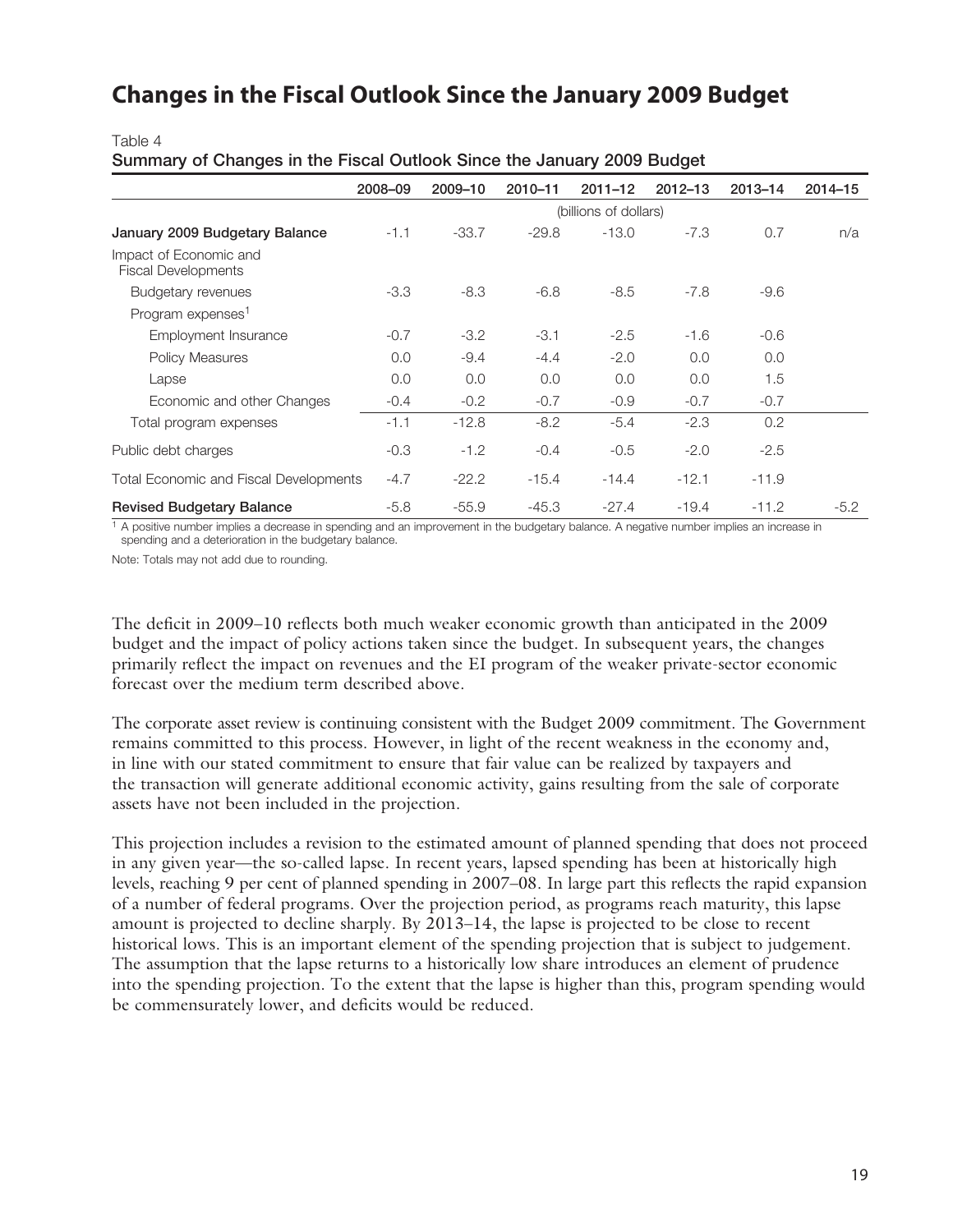Other changes to the program expense forecast reflect higher actuarial losses for public sector pension and benefit plans.

# **Outlook for Budgetary Revenues**

#### Table 5 **The Revenue Outlook**

|                                          | 2008-09               | 2009-10 | 2010-11 | $2011 - 12$ | $2012 - 13$ | 2013-14 | 2014-15 |  |  |
|------------------------------------------|-----------------------|---------|---------|-------------|-------------|---------|---------|--|--|
|                                          | (billions of dollars) |         |         |             |             |         |         |  |  |
| <b>Tax Revenues</b>                      |                       |         |         |             |             |         |         |  |  |
| Personal income tax                      | 116.0                 | 108.7   | 117.1   | 124.5       | 133.3       | 141.7   | 150.6   |  |  |
| Corporate income tax                     | 29.5                  | 23.8    | 26.1    | 29.2        | 29.9        | 32.1    | 33.9    |  |  |
| Other income tax                         | 6.3                   | 4.6     | 5.4     | 5.8         | 6.3         | 6.8     | 7.0     |  |  |
| Total income tax                         | 151.8                 | 137.1   | 148.7   | 159.4       | 169.6       | 180.6   | 191.4   |  |  |
| <b>Excise taxes/duties</b>               |                       |         |         |             |             |         |         |  |  |
| Goods and service tax                    | 25.7                  | 25.8    | 27.1    | 28.5        | 30.4        | 32.0    | 33.8    |  |  |
| Customs import duties                    | 4.0                   | 3.4     | 3.5     | 3.6         | 3.8         | 4.0     | 4.1     |  |  |
| Other excise taxes/duties                | 10.0                  | 10.0    | 9.8     | 9.9         | 9.9         | 10.0    | 10.0    |  |  |
| Total excise taxes/duties                | 39.8                  | 39.2    | 40.3    | 42.0        | 44.1        | 46.0    | 47.9    |  |  |
| Total tax revenues                       | 191.6                 | 176.3   | 189.0   | 201.4       | 213.7       | 226.5   | 239.3   |  |  |
| Employment insurance<br>premium revenues | 16.9                  | 16.4    | 17.2    | 19.4        | 22.0        | 24.7    | 26.1    |  |  |
| Other revenues                           | 24.6                  | 23.9    | 26.9    | 30.1        | 33.0        | 33.5    | 32.7    |  |  |
| Total budgetary revenues                 | 233.1                 | 216.6   | 233.1   | 250.9       | 268.7       | 284.7   | 298.2   |  |  |
| Per cent of GDP                          |                       |         |         |             |             |         |         |  |  |
| Personal income tax                      | 7.3                   | 7.1     | 7.4     | 7.4         | 7.5         | 7.6     | 7.7     |  |  |
| Corporate income tax                     | 1.8                   | 1.6     | 1.6     | 1.7         | 1.7         | 1.7     | 1.7     |  |  |
| Goods and service tax                    | 1.6                   | 1.7     | 1.7     | 1.7         | 1.7         | 1.7     | 1.7     |  |  |
| Total tax revenues                       | 12.0                  | 11.5    | 11.9    | 12.0        | 12.1        | 12.2    | 12.2    |  |  |
| Employment insurance                     |                       |         |         |             |             |         |         |  |  |
| premium revenues                         | 1.1                   | 1.1     | 1.1     | 1.2         | 1.2         | 1.3     | 1.3     |  |  |
| Other revenues                           | 1.5                   | 1.6     | 1.7     | 1.8         | 1.9         | 1.8     | 1.7     |  |  |
| Total                                    | 14.6                  | 14.2    | 14.7    | 15.0        | 15.2        | 15.3    | 15.3    |  |  |

Note: Totals may not add due to rounding.

Table 5 sets out the Government's projection for budgetary revenues. Budgetary revenues are expected to decline 7.1 per cent in 2009–10, reflecting the impact of the recession on all main revenue streams, particularly personal and corporate income tax revenues. Revenue growth is projected to recover beginning in 2010–11, primarily reflecting the economic recovery, the impact on returns on investments of rising interest rates, and rising EI premiums.

Personal income tax revenues—the largest component of budgetary revenues—are projected to decline \$7.3 billion, or 6.3 per cent, in 2009–10. This decline reflects income tax relief such as the Home Renovation Tax Credit, combined with very weak growth in personal income. Over the planning period, personal income tax revenues increase somewhat faster than growth in GDP, reflecting the progressive nature of the income tax system combined with real income gains.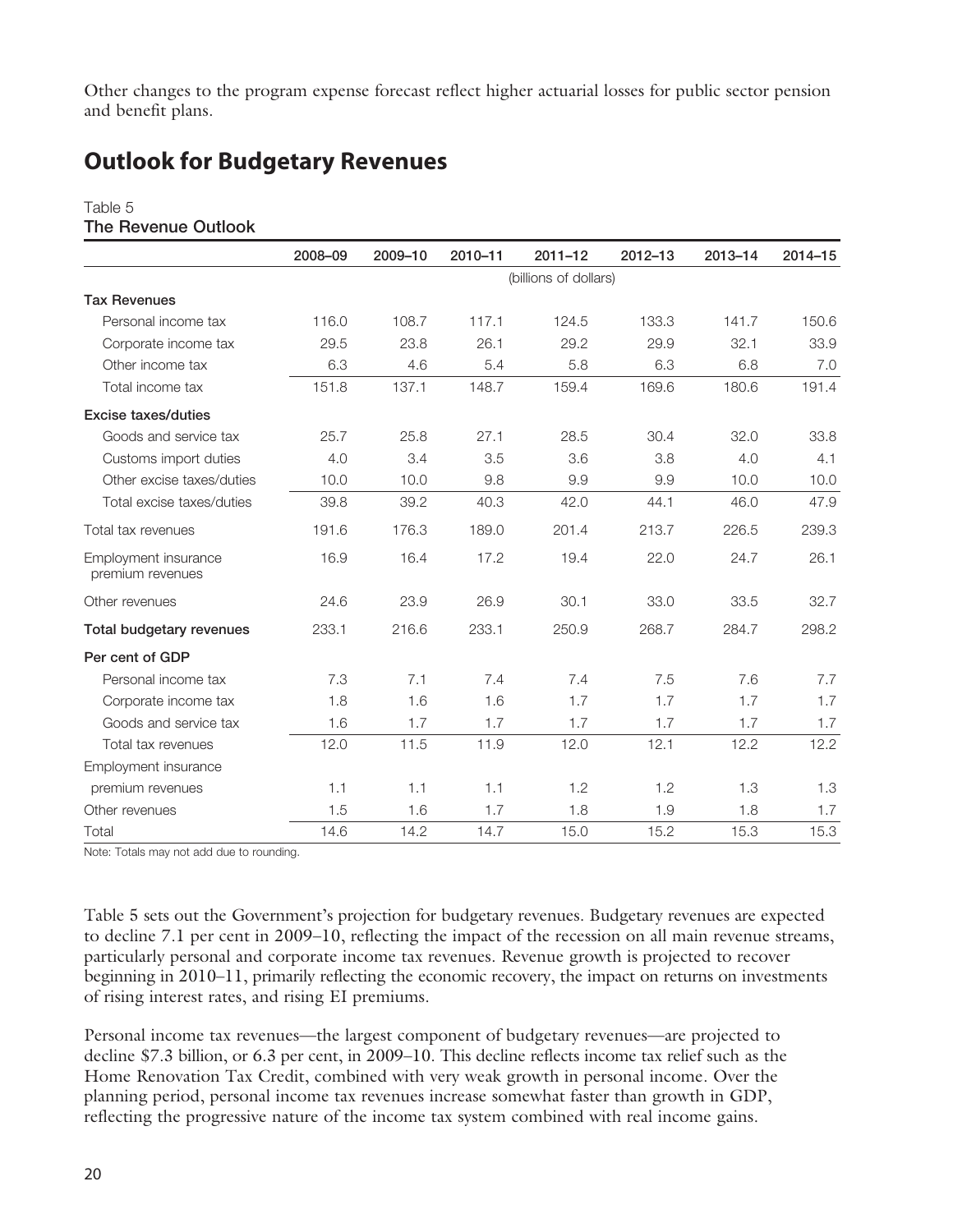Corporate income tax revenues, which dropped by 27.4 per cent in 2008–09, are projected to decline by a further 19.2 per cent in 2009–10. This is consistent with a forecast decline in profits, lower projected capital income, and an additional 0.5-percentage-point reduction in the general corporate income tax rate effective January 1, 2009. A portion of current losses is expected to be carried forward by corporations and applied against future tax liabilities, reducing the growth of corporate income tax revenues in future years. In 2010–11, after a further 1.0–percentage-point decline in the general corporate income tax rate effective January 1, 2010, corporate income tax revenues are projected to rise 9.9 per cent, reflecting a strong projected recovery in profits, dampened by loss carry-forwards. After the full implementation of general corporate income tax rate reductions in 2012, corporate income tax revenues are projected to grow at an average of 6.5 per cent per year, roughly in line with growth in profits.

Other income tax revenues—largely withholding taxes levied on non-residents—are generally projected to follow the trend in profits. The phase-out of the withholding tax on non-arm's length interest payments to the US under the Fifth Protocol to the Canada-US Tax Treaty is projected to dampen the growth in this component of revenues.

GST revenues are expected to rise only slightly in 2009–10, consistent with weak projected growth in taxable consumption. GST revenues are projected to grow by just over 5 per cent on average over the remainder of the planning period, in line with taxable consumption.

Customs import duties are projected to decline 15.3 per cent in 2009–10, consistent with a projected decline in imports and the implementation of tariff relief for machinery and equipment introduced in Budget 2009. Growth in both imports and customs import duties is projected to recover, with growth averaging just under 4 per cent, over the remainder of the planning period.

Other excise taxes and duties are projected to remain virtually flat over the planning period.

Employment Insurance (EI) premium revenues are projected to decline by 2.8 per cent in 2009–10 and to recover in 2010–11. Under the Economic Action Plan, the Government froze the EI premium rate constant at the 2008 level of \$1.73 per \$100 of insurable earnings in both 2009 and 2010. As well, an estimated \$2.9 billion will be credited to the EI Account on August 1, 2010 to maintain the Government's Budget 2009 commitment that benefit enhancements announced in Budget 2009 will not be recovered in future years. As planned, premium rate increases will be subject to decisions of the Canada Employment Insurance Financing Board (CEIFB) and will be limited to the cap set out in Budget 2008.

Other revenues include those of consolidated Crown corporations, net gains/losses from enterprise Crown corporations, foreign exchange revenues, returns on investments and proceeds from the sales of goods and services. Other revenues are projected to rise steadily over the medium term, as higher interest rates boost returns on investments.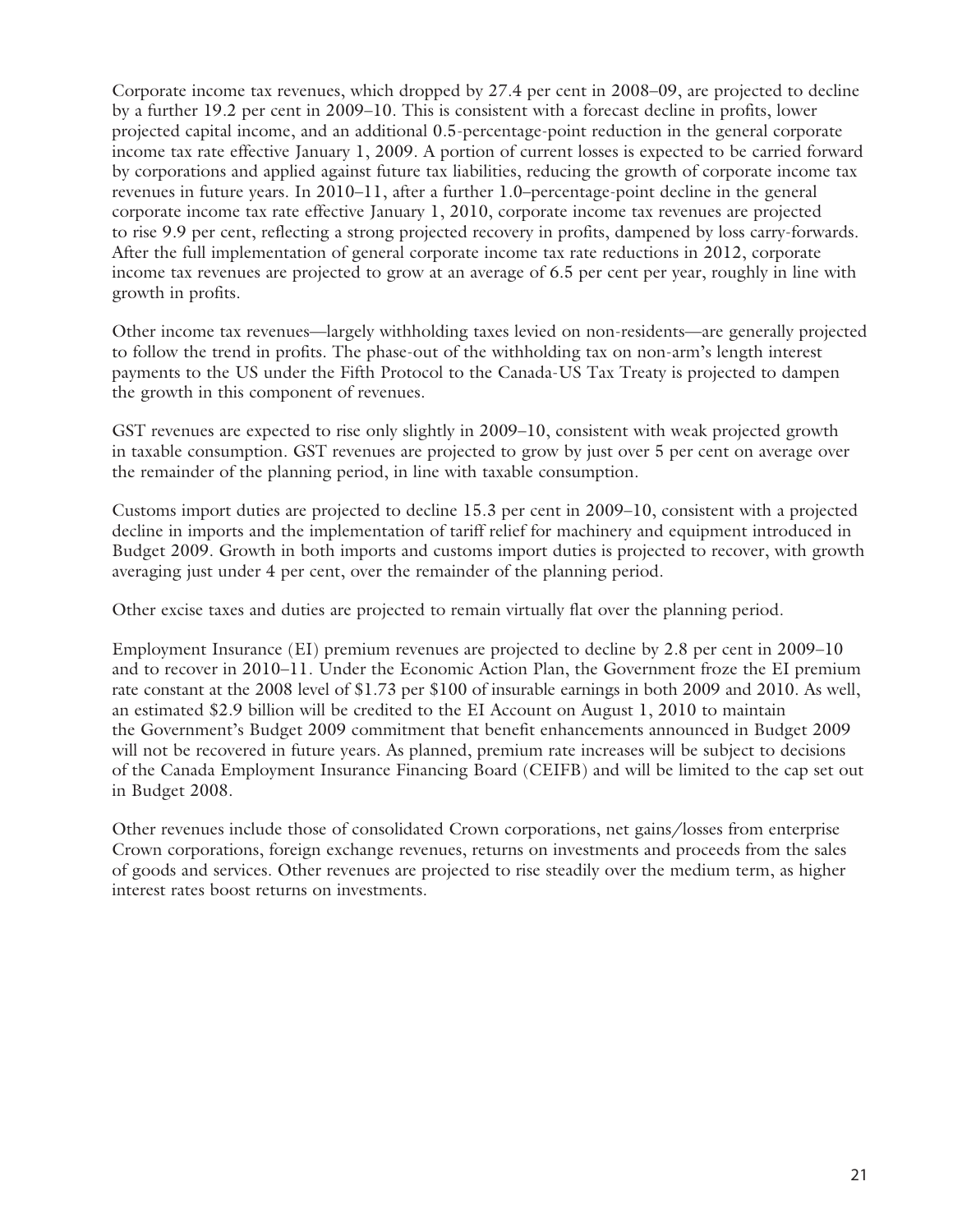# **Outlook for Program Expenses**

#### Table 6

### **The Program Expenses Outlook**

|                                                               |                       | 2008-09 2009-10 |        |        | 2010-11 2011-12 2012-13 2013-14 2014-15 |        |        |
|---------------------------------------------------------------|-----------------------|-----------------|--------|--------|-----------------------------------------|--------|--------|
|                                                               | (billions of dollars) |                 |        |        |                                         |        |        |
| Major transfers to persons                                    |                       |                 |        |        |                                         |        |        |
| Elderly benefits                                              | 33.4                  | 35.2            | 36.9   | 39.0   | 41.1                                    | 43.4   | 45.5   |
| Employment insurance benefits <sup>1</sup>                    | 16.3                  | 22.1            | 22.0   | 19.2   | 18.4                                    | 17.6   | 17.9   |
| Children's benefits                                           | 11.9                  | 12.2            | 12.5   | 12.8   | 13.0                                    | 13.3   | 13.4   |
| Total                                                         | 61.6                  | 69.5            | 71.5   | 70.9   | 72.6                                    | 74.2   | 76.8   |
| Major transfers to other levels of government                 |                       |                 |        |        |                                         |        |        |
| Federal transfers in support of health<br>and social programs | 33.3                  | 35.6            | 37.2   | 38.7   | 40.7                                    | 42.7   | 44.7   |
| Fiscal Arrangements <sup>2</sup>                              | 15.2                  | 16.2            | 16.4   | 16.8   | 17.6                                    | 18.6   | 19.5   |
| Alternative Payments for Standing Programs                    | $-3.0$                | $-2.8$          | $-3.0$ | $-3.2$ | $-3.4$                                  | $-3.6$ | $-3.8$ |
| Canada's cities and communities                               | 1.0                   | 2.0             | 2.0    | 2.0    | 2.0                                     | 2.0    | 2.0    |
| Sales tax harmonization (ON, BC)                              |                       | 0.8             | 3.4    | 1.8    |                                         |        |        |
| Total                                                         | 46.5                  | 51.8            | 56.0   | 56.1   | 56.9                                    | 59.7   | 62.3   |
| Direct program expenses                                       |                       |                 |        |        |                                         |        |        |
| Transfer payments                                             | 30.2                  | 29.5            | 30.9   | 32.8   | 33.3                                    | 33.3   | 33.7   |
| <b>Crown Corporations</b>                                     | 8.1                   | 7.6             | 7.6    | 7.6    | 7.6                                     | 7.6    | 7.6    |
| Other operating expenses                                      | 61.5                  | 64.8            | 68.4   | 72.0   | 75.4                                    | 78.0   | 80.4   |
| <b>Underlying Spending</b>                                    | 99.8                  | 102.0           | 106.9  | 112.4  | 116.4                                   | 119.0  | 121.7  |
| Economic Action Plan                                          | 0.0                   | 18.7            | 10.3   | 1.1    | 1.0                                     | 1.0    | 0.6    |
| Total                                                         | 99.8                  | 120.7           | 117.2  | 113.5  | 117.4                                   | 120.0  | 122.3  |
| Total program expenses                                        | 207.9                 | 241.9           | 244.7  | 240.6  | 246.8                                   | 253.9  | 261.4  |
| Per cent of GDP                                               |                       |                 |        |        |                                         |        |        |
| Major transfers to persons                                    | 3.8                   | 4.6             | 4.5    | 4.2    | 4.1                                     | 4.0    | 3.9    |
| Major transfers to other levels of government                 | 2.9                   | 3.4             | 3.5    | 3.4    | 3.2                                     | 3.2    | 3.2    |
| Direct program expenses                                       | 6.2                   | 7.9             | 7.4    | 6.8    | 6.6                                     | 6.4    | 6.3    |
| Total program expenses                                        | 13.0                  | 15.8            | 15.4   | 14.4   | 14.0                                    | 13.6   | 13.4   |

Note: Totals may not add due to rounding

<sup>1</sup> El benefits include regular El benefits, sickness, maternity, parental, compassionate care, fishing and work-sharing benefits, and employment benefits and support measures. These represent 90 per cent of total EI program expenses. The remaining EI program costs (amounting to \$1.7 billion in 2006–07) relate to administration costs.

<sup>2</sup> Fiscal arrangements include Equalization, Territorial Formula Financing, the Youth Allowances Recovery and Statutory Subsidies.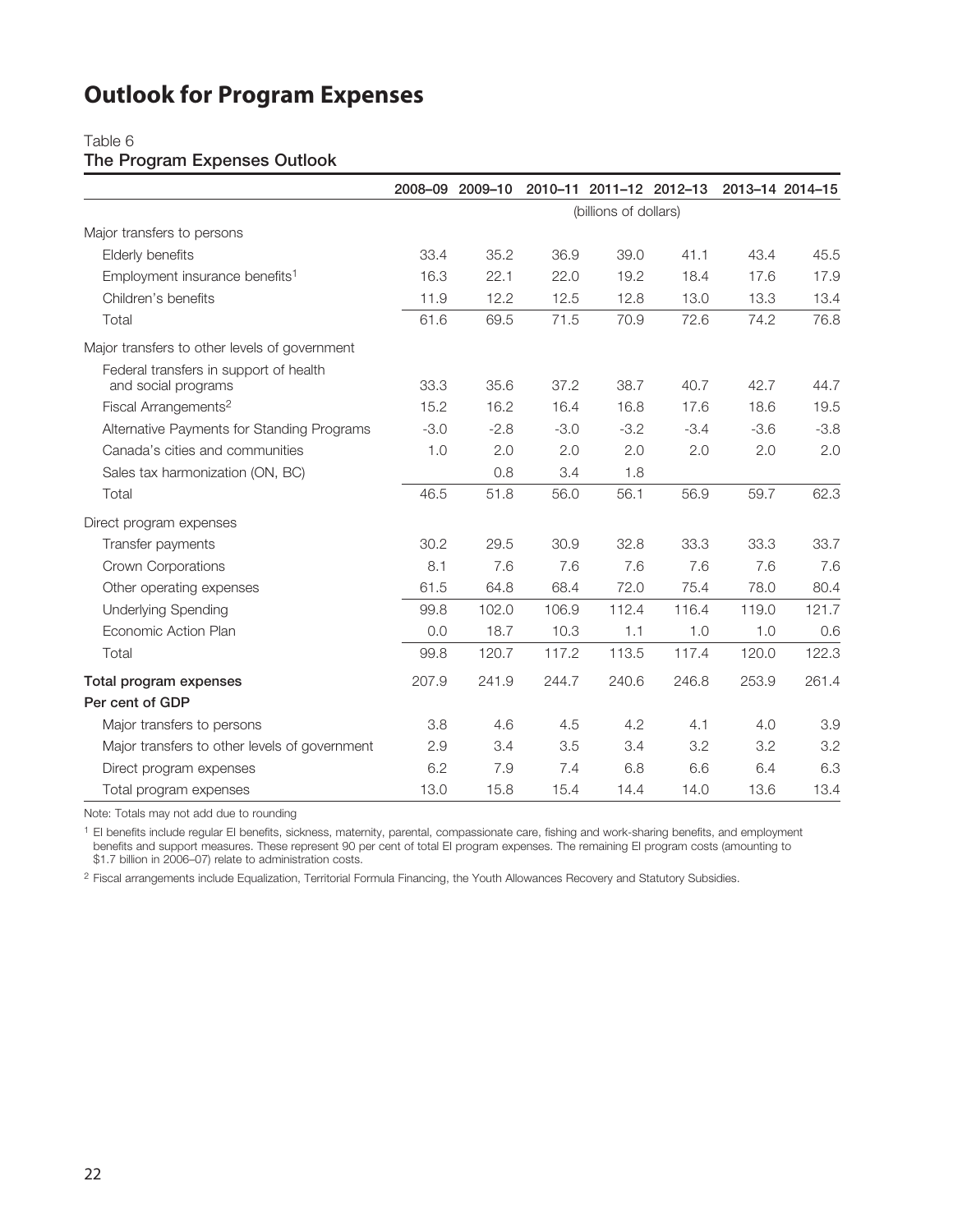Table 6 sets out the main components of program expenses. These are: major transfers to persons, major transfers to other levels of government and direct program spending.

Major transfers to persons consist of elderly, employment insurance and children's benefits, including the Universal Child Care Benefit.

- Growth in benefits for seniors is expected to average about 5 per cent annually over the planning period due to increases in the seniors population and consumer price inflation, to which benefits are indexed.
- Employment Insurance benefits are projected to increase by \$5.8 billion this year to reach \$22.1 billion. Starting in 2011–12, benefits are projected to decline, reflecting the forecast improvement in the labour market at that time, as well as the end of temporary measures to increase Employment Insurance benefits in Canada's Economic Action Plan.
- Children's benefits increase moderately over the forecast period, reflecting the increases in the National Child Benefit and the Canada Child Tax Benefit announced in the 2009 budget.

Major transfers to other levels of government include transfers in support of health care and social programs, as well as Equalization. Transfers will continue to grow at current legislated rates for the entire projection period. Also included in major transfers are amounts for transitional assistance for the provinces of Ontario and British Columbia, which have each announced they will move to the Harmonized Sales Tax framework.

About one-half of program spending consists of direct program expenses. Direct program spending broadly consists of transfers administered by departments, wages and benefits of federal public servants, capital expenses, other operating expenses and amounts appropriated to Crown Corporations. Given the magnitude of the measures related to Canada's Economic Action Plan included in direct program spending, these are shown separately to facilitate annual comparisons of the main components of spending. Over the 2011-12 to 2014-15 period, direct program spending increases an average of 3.3 per cent per year excluding the impact of Economic Action Plan measures.

Transfer payments administered by departments are set in nominal dollars and, therefore, do not change from year to year, unless the Government makes an express policy decision to do so.

Expenses related to Crown Corporations are fixed in nominal terms. The net income of Crown Corporations is included in the projection for budgetary revenues, under other revenues.

Operating expenses include public service wages and benefits and non-wage operating expenses. Operating expenses also include an estimate of capital amortization expenses, professional services and other costs incurred by departments. They also include amounts for potential future legal and environmental liabilities, estimates of future cost increases related to inflation, and amounts for estimated future increases in resources in areas where the government has little discretion, for example public safety and security.

The Government will ensure that there is spending growth restraint on direct program spending—the component of total program spending over which the Government has greatest control, as required to achieve balanced budgets. This will require sustained discipline. The extent to which spending is restrained will depend on economic performance.

Program expenses as a share of GDP are up sharply in 2009–10 and 2010–11 reflecting the stimulus measures under the Economic Action Plan. As a share of GDP, spending declines to 13.4 per cent in 2014–15.